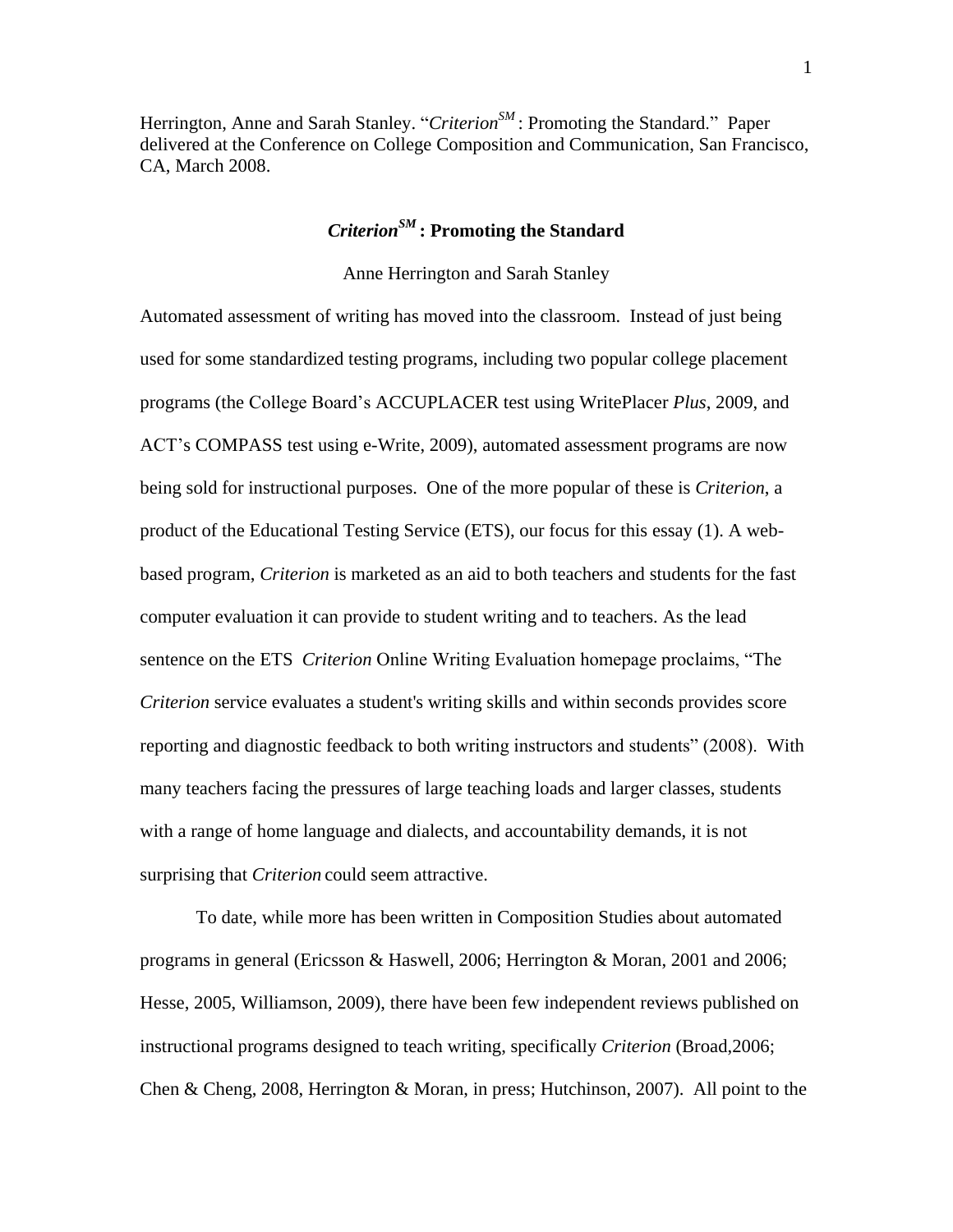limited capability of the program to do more than identify structural features. For example, on the basis of their study of *Criterion* in three EFL courses for English majors in a Taiwan university, Chen and Cheng (2008) conclude, "if the goal is to communicate the writer's thoughts effectively to real audiences and demonstrate the writer's creativity and originality, using AWE [automated writing evaluation] is probably not a good choice" (p. 109). While pointing to the theory of writing programmed into *Criterion*, not even the Chen and Cheng study considers also the ideology of language that drives the program. Our purpose, then, is to review *Criterion* in this light, asking the key questions we, as teachers, need to ask of any text book or instructional technology, recognizing it as promoting particularly ideological orientations (Kemp, 1992; Huot, 2002): what beliefs about writing, language, and learning is it programmed to follow as it evaluates student writing? what message does *Criterion* send to teachers and students alike about dialect and language difference? As Kemp (1992) reminds us, "instructional software is not merely a set of instructions that drive computers (and sometimes users) but a subtle platform of belief which can . . . carry implicit messages regarding . . . viewpoints which remain invisible even to writing professionals trained to recognize ideology in written texts" (p. 12).

What we will show in our review is that *Criterion* enacts an arhetorical view of writing, a homogeneous view of English as a single standard dialect, and an error-focused approach to teaching and learning. In saying this, we acknowledge that *Criterion* operates on values and practices of some of us as English teachers. In other words, it mirrors some portion of our profession, but not in a way that prompts self-examination.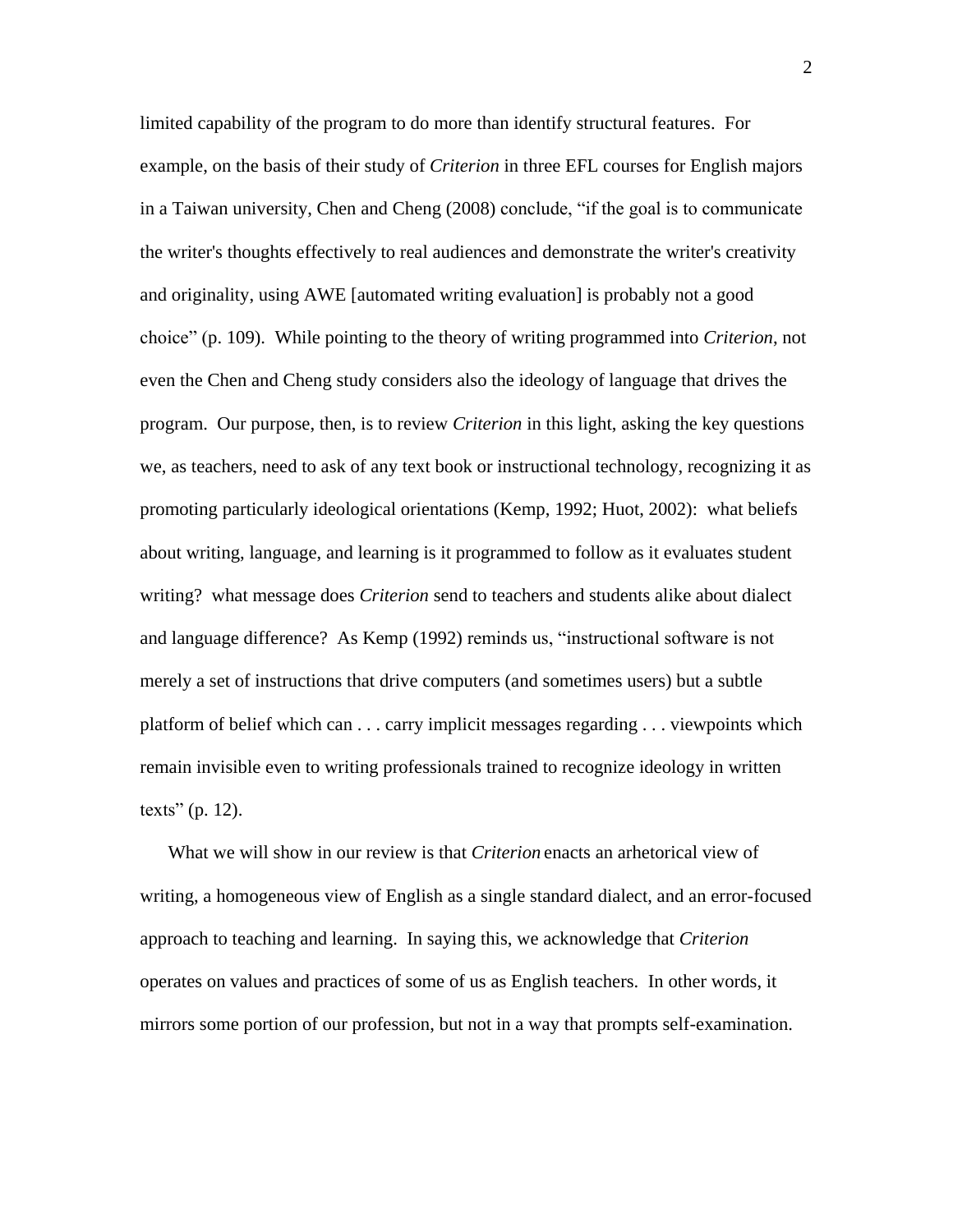Who are we in writing this essay? Two, white teachers of two generations, both of whom grew up in homes where standardized American English was spoken, the dialect of middle and upper class white Americans, the dialect of *Criterion .* We have some knowledge of linguistics; we strive to enact the 4C"s policy statements on language diversity in our teaching; and, to that end, we profit from theoretical and pedagogical scholarship on ways to do so.

#### **Recognizing and Honoring Multiple Varieties of English**

The chapters in the collection *Language Diversity in the Classroom: From Intention to Practice* (Smitherman & Villanueva, 2003), challenge us, as Smitherman and Villanueva put it in their introduction "to think about how we enact our belief in the multiplicity of language, of English, in our classrooms" (p. 1). *In our classrooms*: Regardless of where we teach, some multiplicity of languages and varieties of English are used by us and our students. In the 1970's, the Conference on College Composition and Communication's policy statement, "Students" Right to Their Own Language" (1974), called us to recognize and honor as viable the multiple dialects of American English; the same organization"s 1988 National Language Policy Statement called us to recognize and honor the variety of languages present among us in our classrooms. On-going scholarship on dialects of English (e.g., Smitherman,1993; Richardson, 2003a) and more recent scholarship on World Englishes (e.g. Canagarajah, 2006) and the myth of linguistic homogeneity in U.S. schools (Matsuda, 2006; Horner & Trimbur, 2002; Lu, Matsuda, & Horner, 2006) make the same call, arguing as well that students' language capabilities in whatever variety of English they speak are resources for learning to write and that a classroom policy of monolingualism ill prepares students for a world of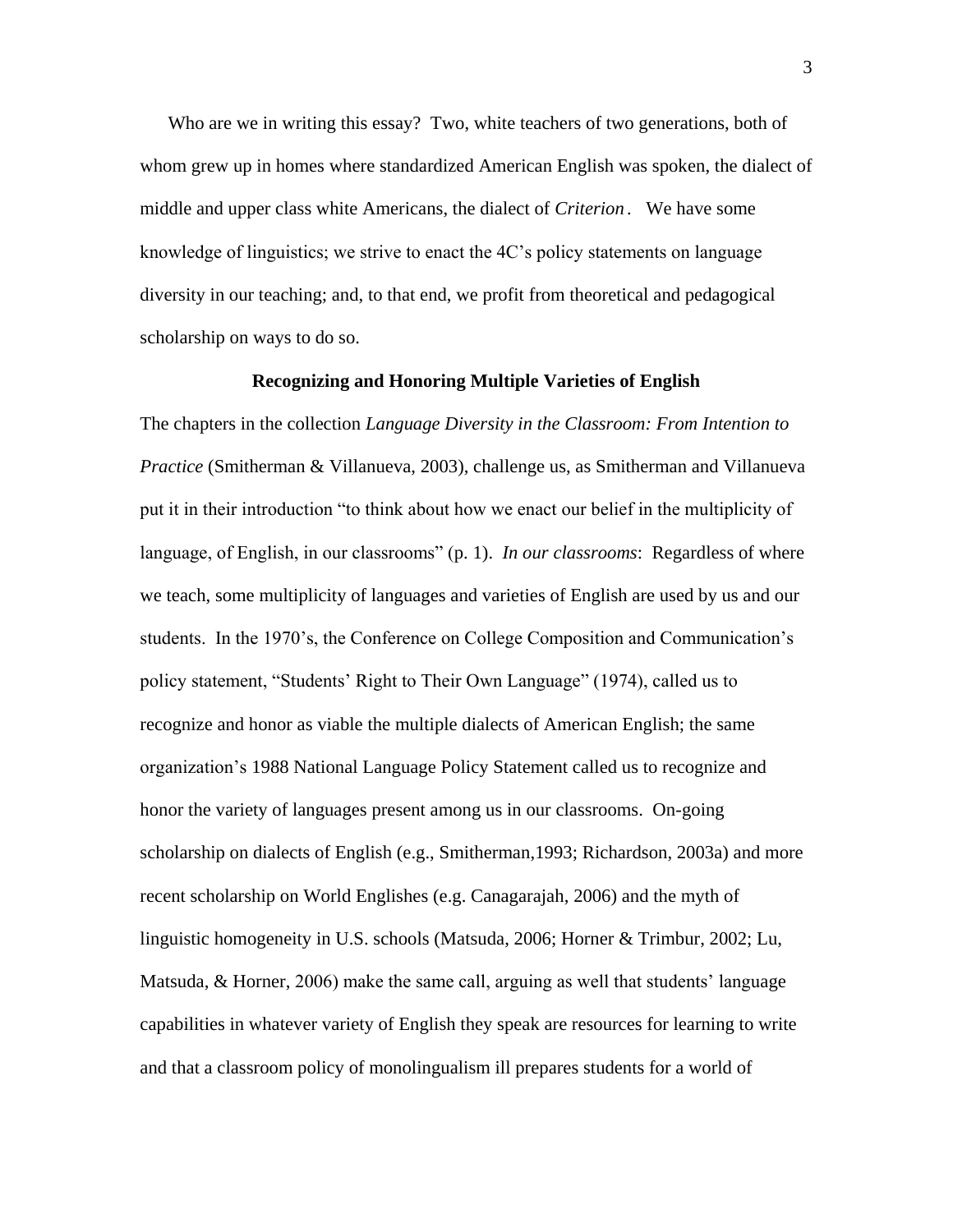increasing inter- and intra-mixing of languages. This scholarly work and our policy statements rest on what linguistics and rhetorical analysis demonstrate: all varieties have conventions—and standards—for discourse patterns, style, and grammar. While language scholars continue to assert that *linguistically* speaking, no dialect is any more "standard" than another, it remains the case that one dialect of English remains socially dominant, the dialect of American English taught in our schools and used in institutions- the dialect most associated with middle and upper class white Americans; what we will refer to as "as standardized American English" (SAE) to mark it as a particular dialect that has become standard*ized*, and thus, dominant. Recognizing the dominance of SAE does not require, however, teaching students to follow it as the *only* language standard. As Ball (1999) has pointed out, though, in reference to African American Vernacular English (AAVE), many educators still fail to recognize it as a viable language:

Although linguists and anthropologists have assured teachers that AAVE is a logical language with systematic patterns of expressions, many educators have trouble seeing and appreciating these patterns. Instead of patterns, they see only "mistakes"; instead of 'efficacies'—powerful resources that are part of an oral tradition that students can use to produce an effect—they see only "errors." (p. 226)

*Criterion* enforces the same misconceptions about all varieties of English other than SAE.

#### **Marketing Standardization: Overview of Criterion**

The ETS (2008) *Criterion* Online Writing Evaluation homepage markets *Criterion* as designed for instruction in K-12 and college classrooms and for an ethnically diverse group of learners. The page features photos of three learners for each of three categories—a blonde haired, blue-eyed white girl with the banner K-12; a straight haired,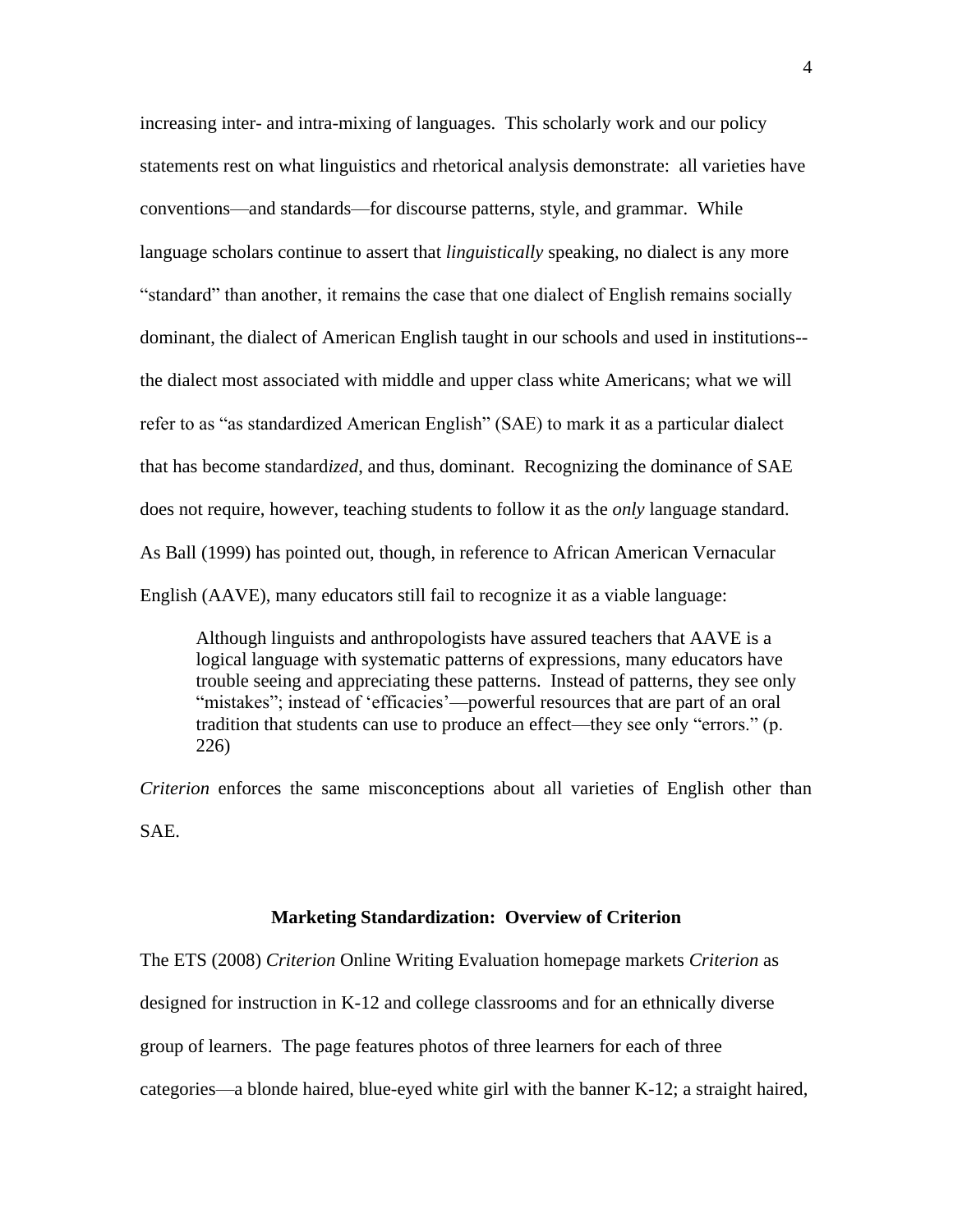brown-eyed woman of color with the banner Higher Education; and a dark haired, darkeyed man of color with the banner English Language Learning. The implication of the images is that *Criterion* is designed to help all learners, including those learning English who are visually represented as racially as well as linguistically different from the assumed White norm. What isn"t stated is that *Criterion* recognizes only one dialect of English. In other words, helping all learners becomes, in practice, erasing other languages or dialects.

The homepage for *Criterion* also prominently displays the seals of three technology awards that *Criterion* has received, including the 2007 Platinum Level Award from the IMS Global Learning Consortium for "high-impact use of technology in learning." Even more persuasive, other pages for each of the three main categories contain testimonials from teachers and administrators who use *Criterion* and praise it for saving time for instructors so they can devote more time to individual students, providing pre- and post-testing and placement capabilities, and supporting students in revising their writing (2). What these awards and testimonials do not speak to are the ideologies of writing and language programmed into *Criterion*.

To examine these more closely, we move now to the section for Higher Education. While we focus on this section, much of the marketing language is the same for other sections as well. According to the "*Criterion* Service Overview" for Higher Education, *Criterion* is "a reliable assessment tool" "allowing instructors to benchmark writing, to make placement decisions, adjust instruction and track progress." Not only is it useful for assessment and benchmarking, "the *Criterion* service is a learning tool that does not increase workload and adds value to writing instruction by providing a teachable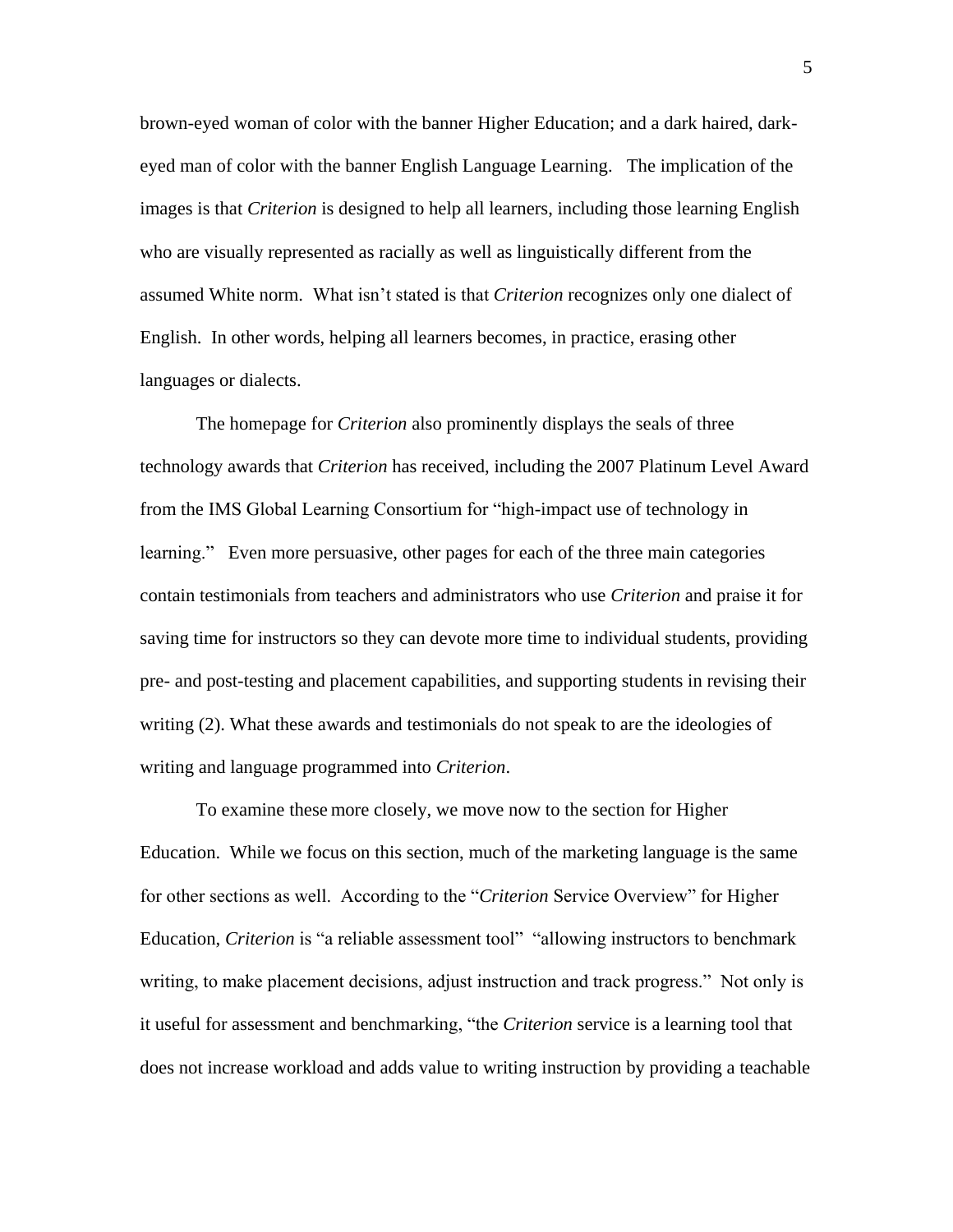moment." As these two quotes illustrate, ETS draws on the discourses of both accountability (benchmarking, value added) and progressive pedagogy (teachable moment) to market the product. But what sort of teachable moment is it and for whom?

The page *Criterion Details* for Higher Education includes a Frequently Asked Questions section, the lead question and answer being the following

How can the *Criterion* service help students?

Students get a response to their writing while it is fresh in their minds. They find out immediately how their work compares to a standard and what they should do to improve it. . . .

Note that here "a standard" is invoked as the benchmark against which students' work is evaluated. The nature of that standard is not identified here, however. The language of writing pedagogy is evoked as well, "directed writing practice," "writing and revision," with the qualification that it is by being "capable and motivated" that one can use, and presumably profit from, *Criterion.* 

Another of the Frequently Asked Questions links the question of a "standard" to students and their languages. The question is posed thusly:

Does the *Criterion* service discriminate against students who may be bright but who may not have mastered standard English — for example minorities and ESL students?

At first glance, it seems a strangely worded question: Why insert "who may be bright"? Can you imagine a question on a program for learning Spanish that asks whether the program discriminates against "students who may be bright but who may not have mastered Spanish yet"? Actually, through this wording, an ideology linking dialect with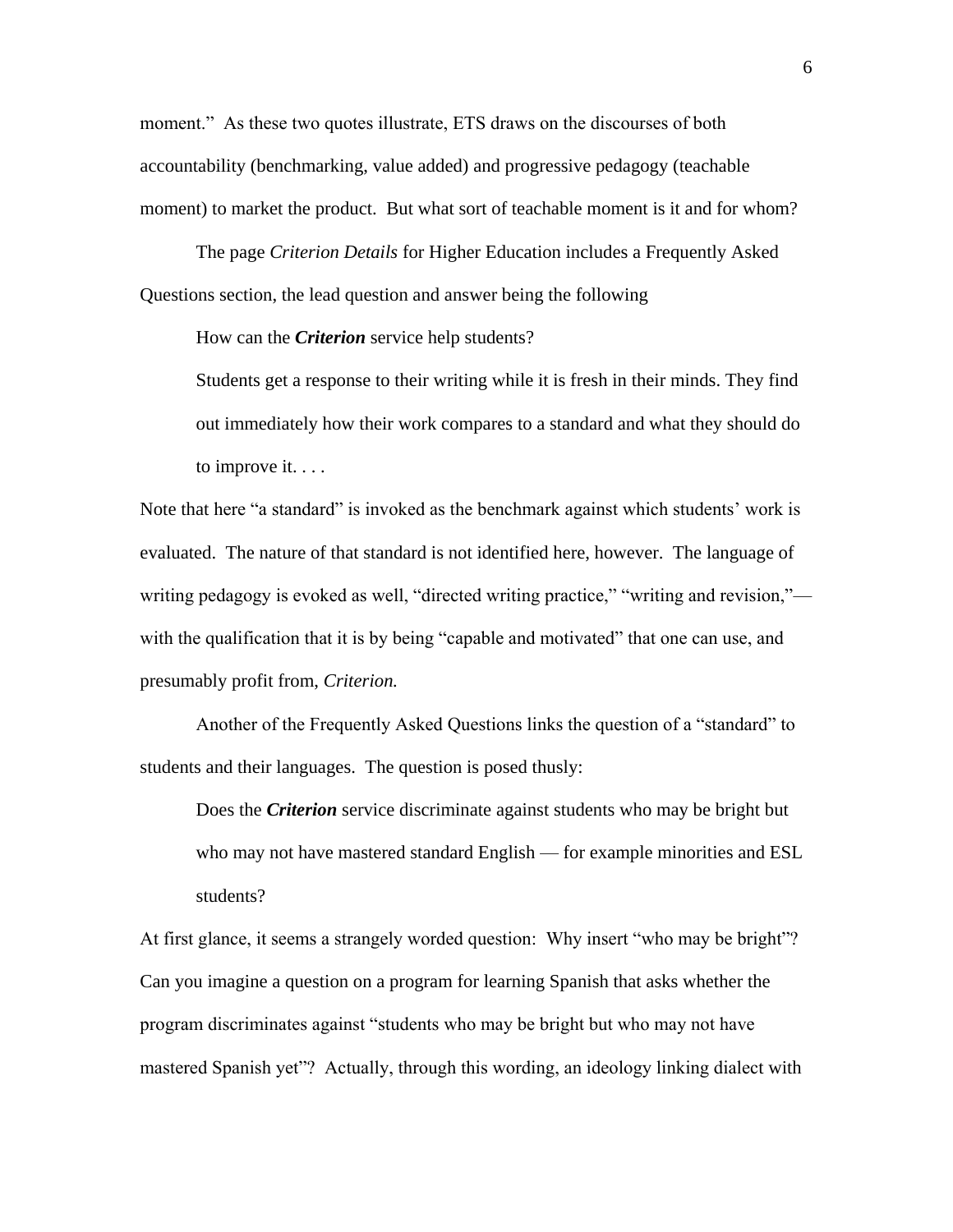race, but not class or region, is implicitly acknowledged: that is, "whites" are not included in the "for example," implying that if you are white and bright, you have mastered the "standard": it is your white dialect, implying also only one dialect for white Americans, regardless of class or region. It is "bright" minorities and ESL students, those who may have mastered another dialect or language, who need to "master" the standard. This distinction between the bright and "not bright," is also at odds with the attitude of "reflective optimism" that Ball and Lardner (2005) call for, a "belief in our students' ability to succeed"  $(p, 17)$ . With the question worded this way, the answer, of course, is "No." The answer in full reads as follows:

No. The *Criterion* service is incapable of discriminating on the basis of race, sex, national origin or student's history because these factors do not exist in its analysis. The program simply measures features in a piece of writing and compares them to features in previously scored essays used to define the rubric. If the collection of sample essays includes essays that use non-standard English and also earn high scores, then the *Criterion* service will assign a high score to other essays with the same features.

As Valerie Balester (1993) reminds us, "Judgments of style are to a large extent subjective and culturally conditioned" (p. 88). However, the first sentence of the answer tries to decouple cultural and historical understandings of difference from how they relate to language use. Race, national origin, and histories of power and discrimination exist in the evaluation of essays because they are embedded in the language norms by which those judgments are made. Still, as the answer goes on, don"t blame *Criterion*. It is "simply" doing what it is programmed to do, and it is programmed against the norms of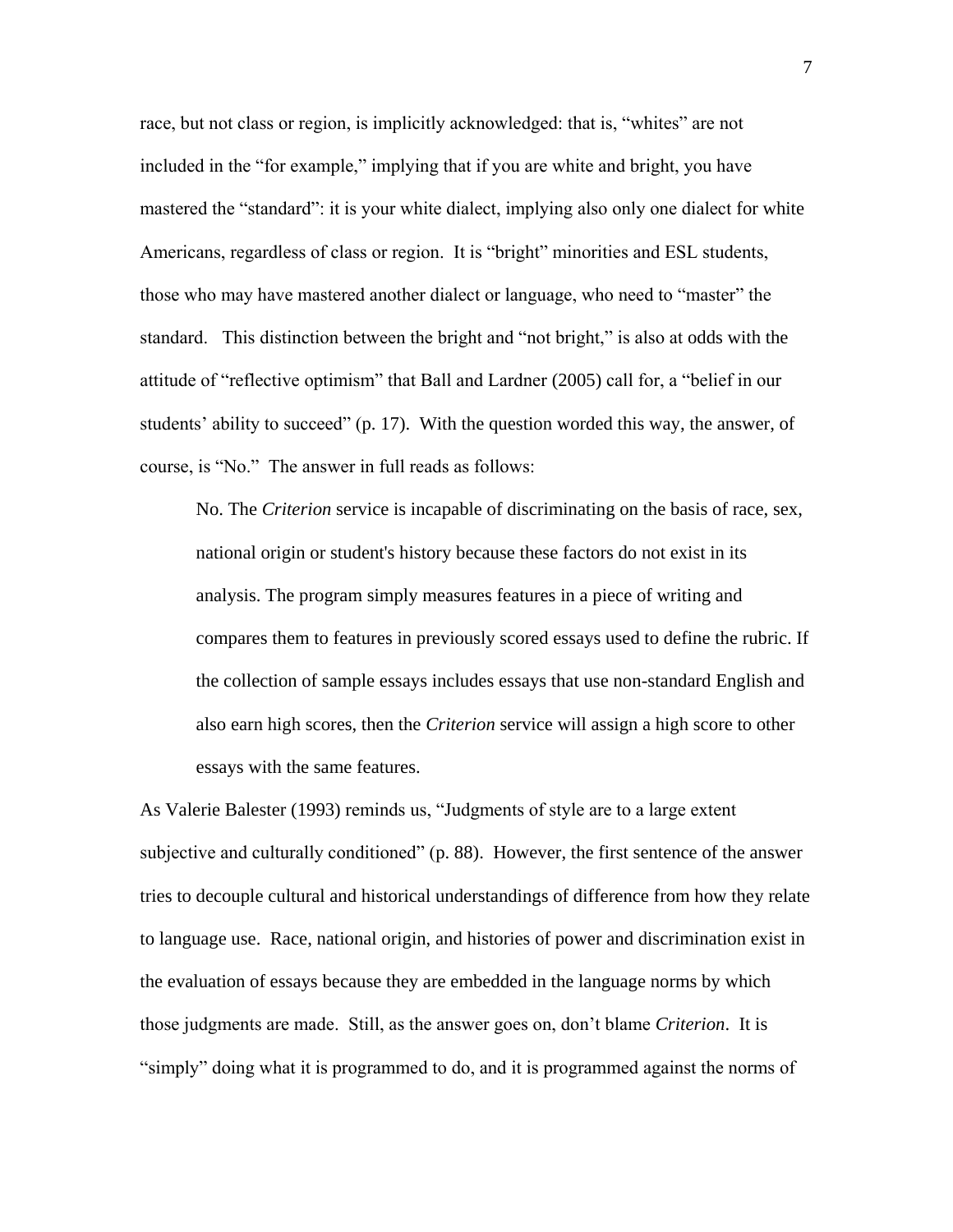human readers. Those readers, of course, are ones trained by ETS to evaluate standardized tests. For those readers of standardized tests as well as for some classroom teachers, there is only one standard. *Criterion* only perpetuates that view. The response also implies that since the *intent* was not to discriminate, the producers of *Criterion* are not responsible for any racist *effects* of the product. Notice, too, that "standard English" is referred to as a single language variety, set against "non-standard English," implicitly also a single language variety that encompasses, we suppose, all other varieties of English. There is not even a mention that this standard might be different from the standards that some are familiar with and that knowledge of these other standards can be resources for learning standardized academic English. Further, *Criterion* presents an impoverished construction of standardized academic English, focusing as it does on a deficit view of language with limited prompts for writing that do not reflect the range of genres called for in college courses.

As is evident by the section on ELL, *Criterion* does recognize multiplicity of languages and language users and, in general, is better designed for L2 speakers than for speakers of nonmainstream dialects of American English. For example, the online *Writer's Handbook* comes in an ELL version and a Spanish/English bilingual version. It seems that more is done to recognize the validity of multiple languages, than multiple dialects. This difference in valuation is consistent with the finding of the 1996-98 CCCC sponsored study of high school and college language arts professionals that found more acceptance for using languages other than English than for using nonmainstream dialects (Richardson, 2003b, p. 52), implying less acceptance of U.S dialects of English as viable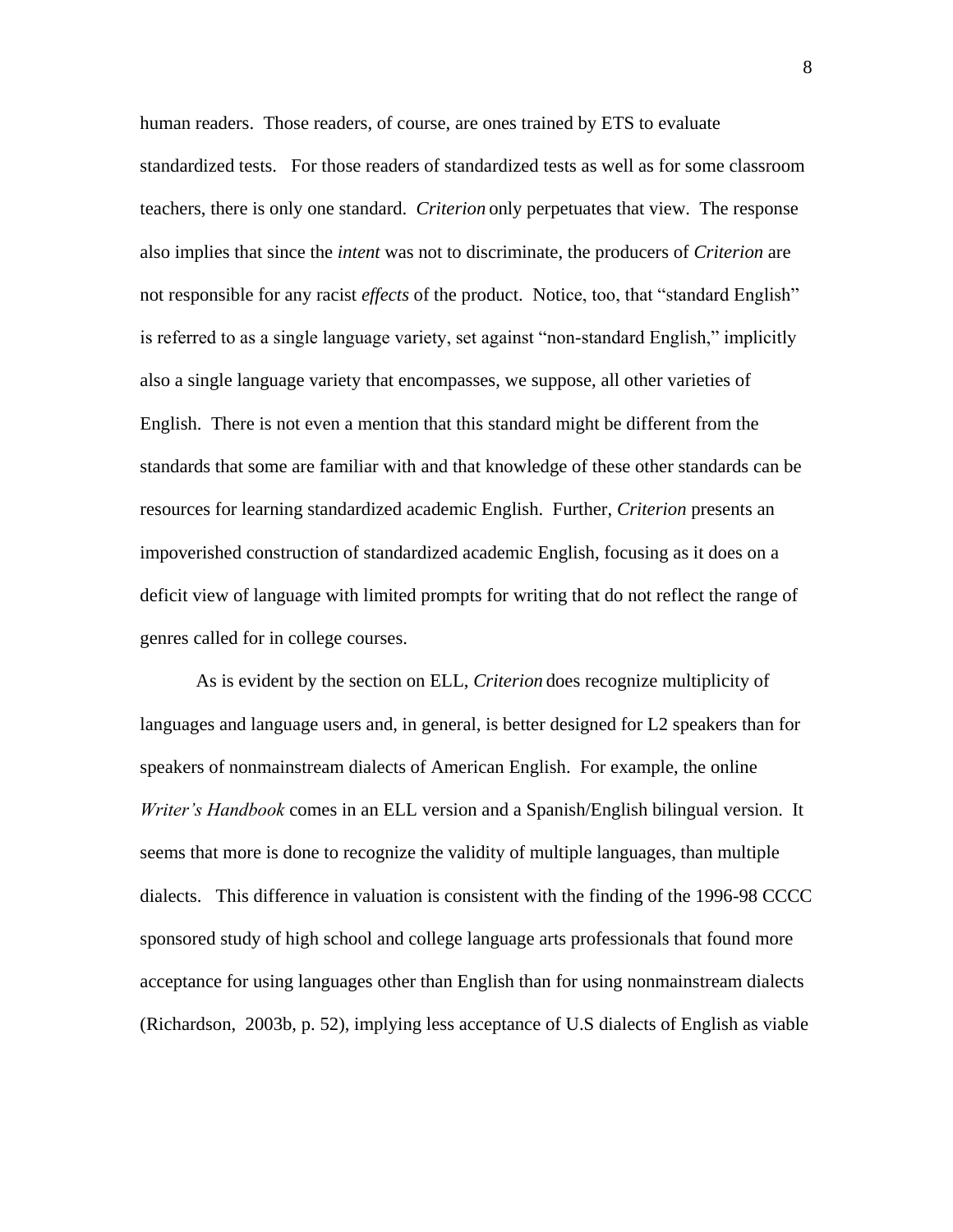language varieties and pointing to the complex intermingling of dialect, race, and prejudice in the U.S.

#### **Using Criterion**

Presently, *Criterion* is capable of providing holistic evaluation of expository or persuasive essays. To be specific, *e-rater*, the program used for the holistic evaluation, is normed against impromptu essays written for timed ETS tests that use expository and persuasive prompts. As explained in one of the Frequently Asked Questions, the essay prompts come from "ETS testing programs like NAEP<sup>®</sup>, the English Placement Test designed for California State University, *Praxis*®, GRE®, and TOEFL<sup>®</sup>." In other words, *Criterion* is designed to evaluate test-situation writing, not, for example, a researched argument, an interpretation of a short story or essay, an analysis and response to published text, an oral history interview, a science laboratory report, a website, a digital story, the list goes on. In short: *Criterion* does *not* present anything like the range of rhetorical genres that students would be asked to write in their college courses, nor engage them in the kind of critical thinking valued in college and professional work.

As teachers, we would have the option of selecting one of the topics *Criterion* provides or creating one of our own. In order to use the holistic rating feature, though, our "teacher-designed" prompt would have to be of the same type as the *Criterion* ones. Further, if one wishes to use the holistic feedback rating, *The Criterion Teaching Guide* advises setting a time limit for writing: "Note that it's very important to assign the *same amount of time* for writing the essay from instructor-generated and modified prompts as is required by the standard higher education prompts" (ETS, 2007, p. 28). "The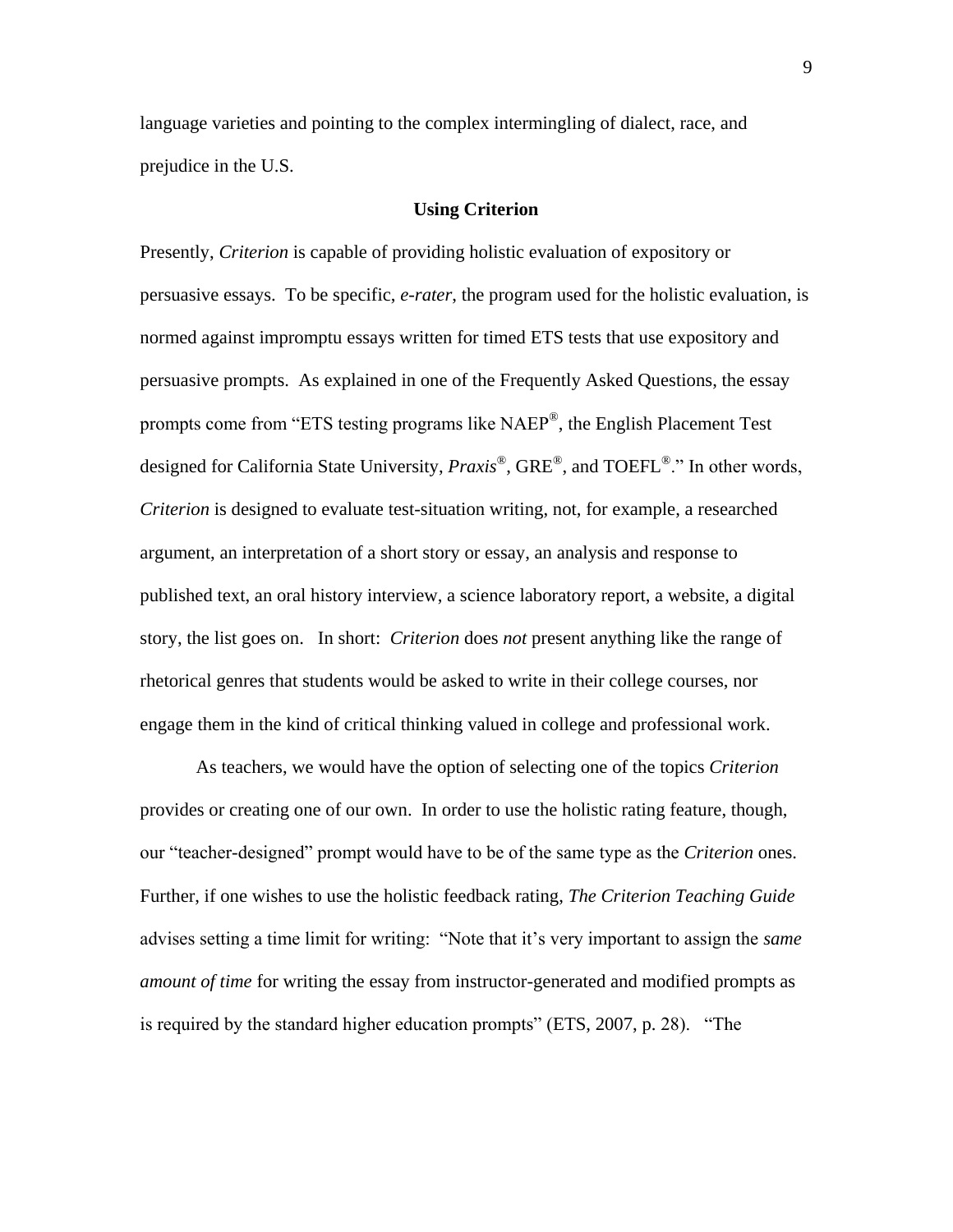standard" is evoked again, here equating timed, impromptu writing with the standard for writing assignments in college classrooms.

Once receiving the prompt, students could first use the "Make a Plan" option (e.g., outlining, free-writing). The demonstration video shows that if the timed writing option has been chosen, students are reminded "SPEND NO MORE THAN 10 MINUTES MAKING YOUR PLAN." They would then draft their essays and submit them for evaluation. Here"s where the real focus of *Criterion* lies. *Criterion* is designed to provide two kinds of evaluation: Holistic, using the scoring program *e-rater*, and Trait Feedback, using the scoring program *Critique* (Burstein, Chodorow, & Leacock, 2004, p. 27). On the basis of the holistic score evaluation, the draft would receive a holistic score on a scale of 1 to 6, determined by comparing this draft to the bank of essays scored for ETS tests. Figure 1 (on the next page) shows the holistic explanation for a rating of 6. Noteworthy is that the description for a rating of 6 explicitly acknowledges the language standard that is being used: "American English usage." Here, "American English usage" is presented as a singular, homogenous *American* usage—the "national" standard, not even as the usage of a *particular* American dialect of English. Another implicit standard programmed into the holistic evaluation is the standardized American school essay structure: the five paragraph essay (Burstein, Chodorow, & Leacock, 2004; Attali, 2004).

10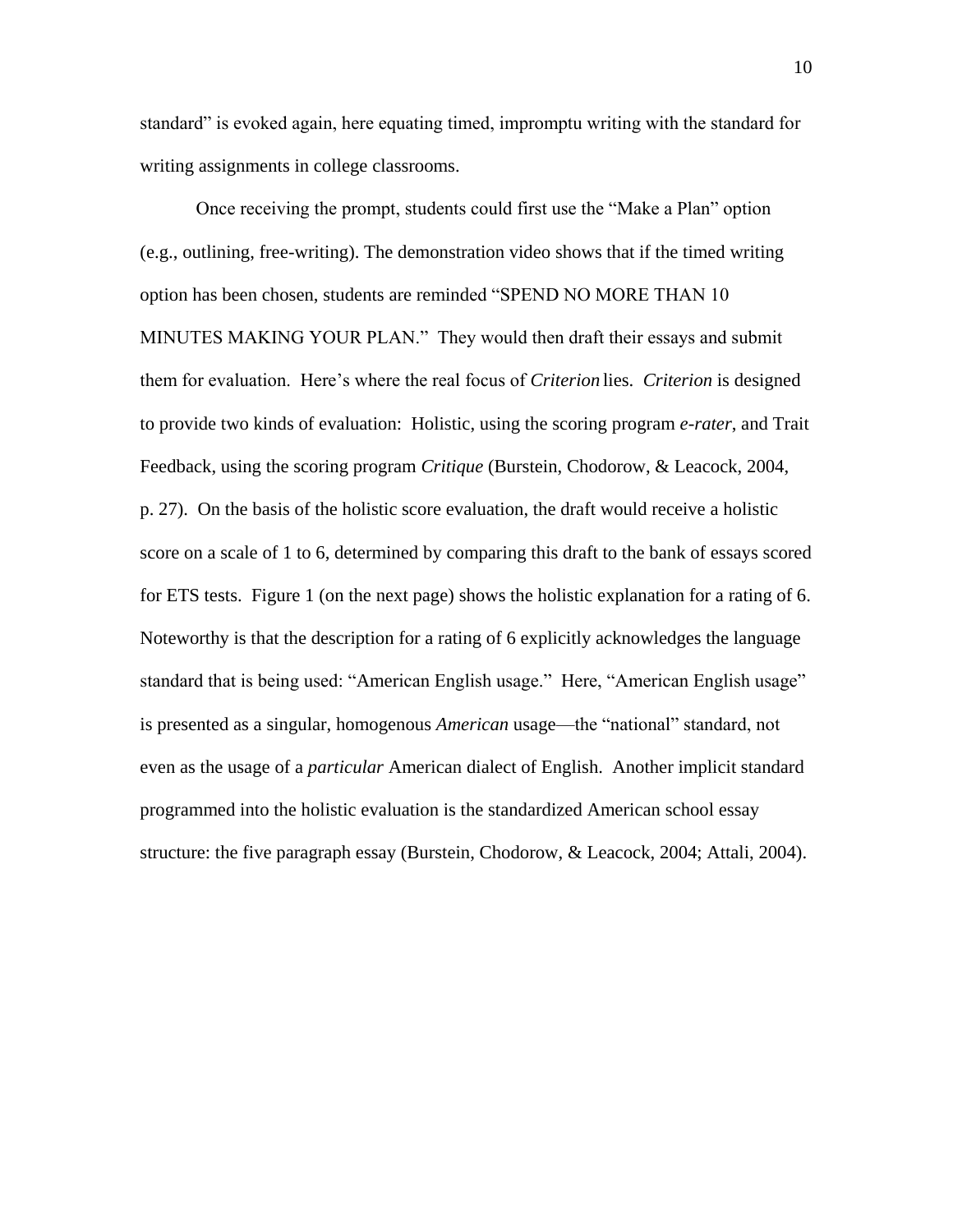*Figure 1: Attributes of a Holistic Score of 6 for a Persuasive Prompt, Criterion*

Holistic Score of 6

You have put together a convincing argument. Here are some of the strengths evident in your writing:

Your essay:

- Looks at the topic from a number of angles and responds to all aspects of what you were asked to do
- Responds thoughtfully and insightfully to the issues in the topic
- Develops with a superior structure and apt reasons or examples (each one adding significantly to the reader"s understanding of your view)
- Uses sentence styles and language that have impact and energy and keep the reader with you
- Demonstrates that you know the mechanics of correct sentence structure, and American English usage—virtually free of errors

The Trait Feedback is identified on the online demo as "the key reason why *Criterion* is such a valuable remediation tool," —again, the deficit focus. The trait feedback includes five general traits: Organization and Development, Grammar, Usage, Mechanics, and Style. As with the holistic feedback, the trait feedback is of questionable accuracy, implicitly organized around a single standard, and excessively form and error focused. We base this conclusion on our testing of *Criterion's* evaluation of three student-written essays to *Criterion* and also the four versions of the "African American History" essay in Ball (1992). The essays in Ball model four distinct discourse patterns: standard school essay and three patterns that she identifies with African American Vernacular English. Two of the student essays were written by our students. The other one is an essay that Ball and Lardner print in full in *African American Literacies* (2005, pp. 37-49), identifying it as written by Lisa, an "AAVE-speaking student." We report on *Criterion's* evaluation of Lisa's essay in the next section.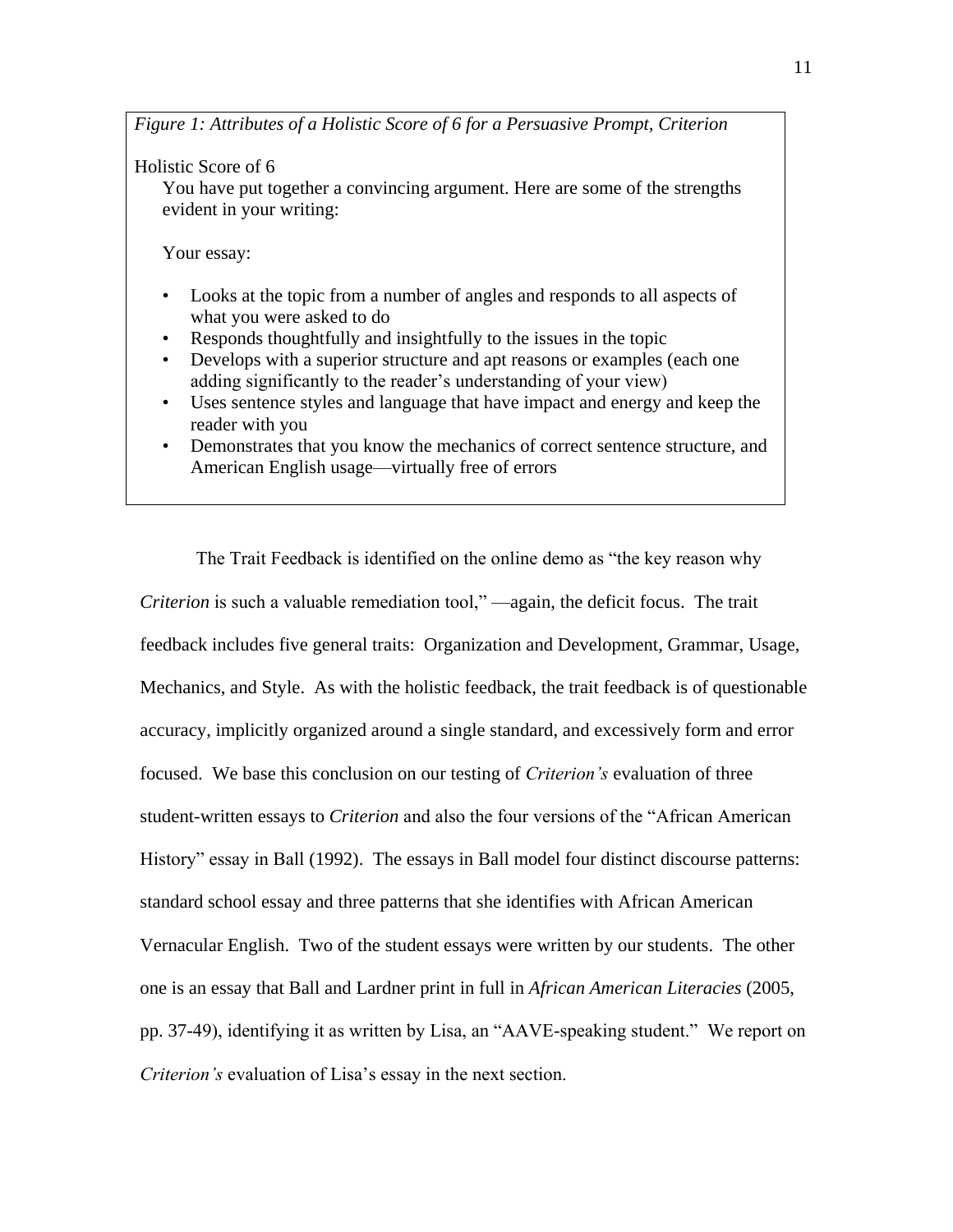### **Criterion Fails the Test: Misreading Lisa's Essay**

Lisa"s essay was written in response to a Joyce Carol Oates story, "Theft." (See

excerpt in Figure 2). It's a thirteen paragraph essay written in a pattern that Ball and

Lardner (2005) identify as "narrative interspersion," where narrative is inserted within the

structure of an expository text in the manner of African American oral tradition (p. 47).

Now, if Lisa"s essay were to be evaluated by *Criterion*, what feedback would she receive

to assist her in revising? First of all, her essay couldn"t receive a holistic evaluation

because the assignment and essay do not conform to the more simplistic prompts required

for *Criterion*"s holistic analysis. It did receive Trait Feedback, however, and we use the

feedback the essay received to illustrate each of the trait feedback categories and their

operating criteria. We will also make reference to the other essays as relevant.

## *Figure 2: Excerpts from Lisa's Essay*

"Theft," by Joyce Carol Oates tells the story of a girl name Marya who has something taken from her. In the beginning Marya had her favorite pen and wallet stolen from her drawer. She did eventually get her wallet but her pen she didn"t see anymore. Imogene who"s another girl in this story has nothing taken from her. Yet, she becomes Marya"s friend and eventually tries to steal her image.

The meaning of "Theft" in this story can be explained in two different ways. One was when Marya had her wallet and pen taken from her. The other was when Imogene her supposed to be friend, tries to take away Marya"s image. It"s one thing to steal someone's belongings. It's another when you steal someone's image, identity or reputation. And this story "Theft" is a good example of both.

Imogene was the most popular around the campus. Marya was not. Imogene had nice clothes and was very pretty. Marya on the other hand was not. Marya did not have fancy clothes and she wasn"t as pretty as Imogene was. What Marya did want was the kind of things Imogene possessed. And there"s nothing wrong with that. I would want to have those nice things myself. But what seemed to be the problem was that Imogene pretended to be Marya"s friend.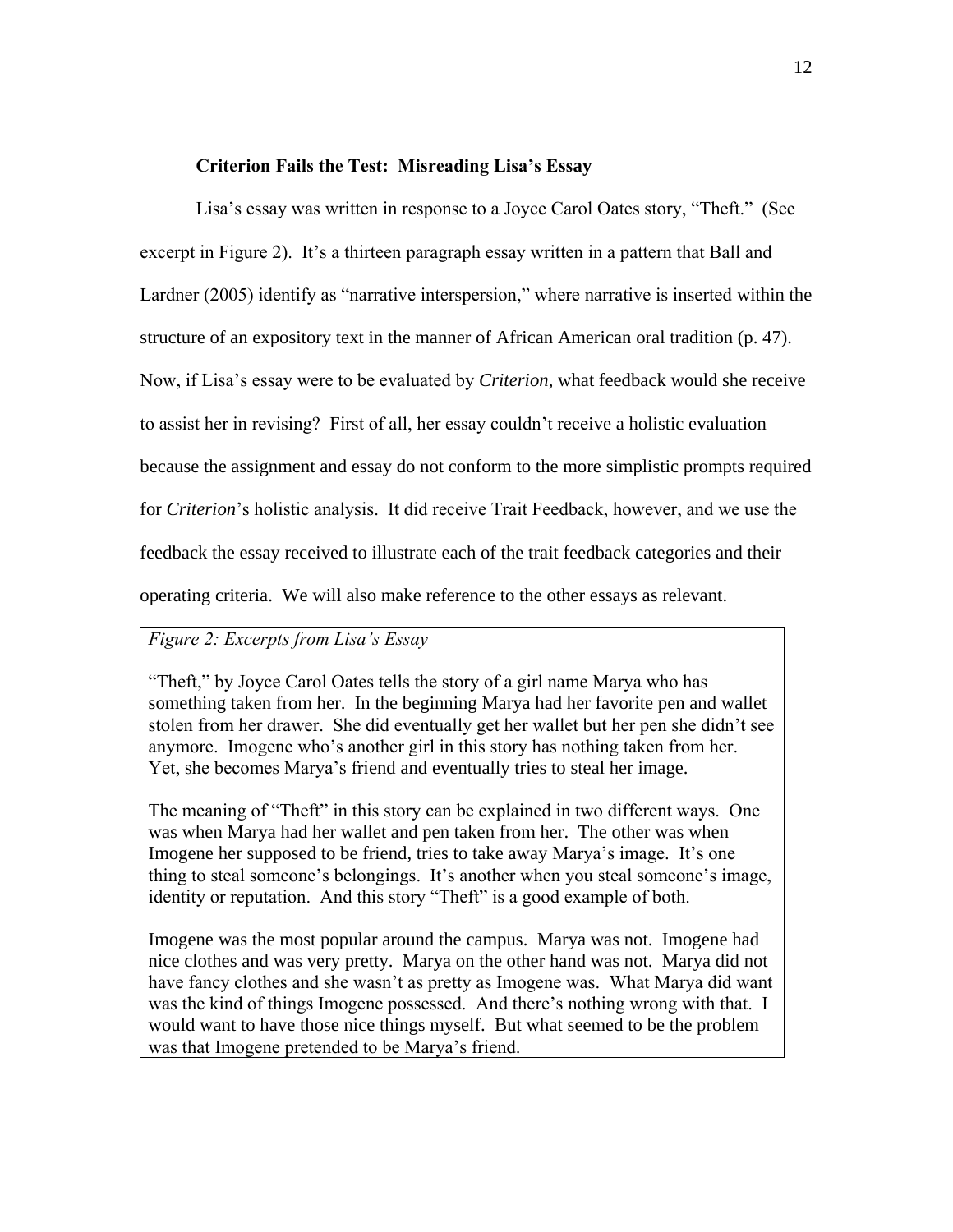Organization and Development: *Criterion* recognizes only structural features. Further, it is programmed to read for only one culturally specific structure, that of the standardized American school essay. As the analysis of Lisa"s essay illustrates, *Criterion* is incapable of accurately identifying the structure of essays that deviate from this pattern, thus leading to *mis*identification of aspects of the essay. *Criterion* erroneously tells Lisa that she has no introduction, failing to recognize the first paragraph as likely functioning as such. It also erroneously identifies the first sentence as the thesis, when the thesis seems to appear in the second paragraph. Typical of its other stock comments, *Criterion* hedges a bit in the comment: "Is this sentence really part of your thesis? Remember that a thesis controls the whole content of your essay. You need to strengthen this thesis so that you clearly state the main point you will be making. Look in the Writer"s Handbook for tips on doing this."

For identification of main ideas, the program underlines the first sentence of each paragraph—except for the first, final, and one following a quote—with everything following first sentences marked as supporting ideas: for example, the first sentences of the second and third paragraphs of Lisa"s essay are underlined as main ideas, although that is misleading also. (With all the other essays, this pattern was also followed—first sentences as main ideas; the following as supporting ideas—whether accurate or not. One student"s essay that followed a more inductive pattern was also erroneously flagged as having no thesis. Reflecting *Criterion's* five-paragraph bias, another essay identified as having only two main ideas was flagged "because a good essay will contain at least three main ideas.") While misleading Lisa with inaccurate information, *Criterion* also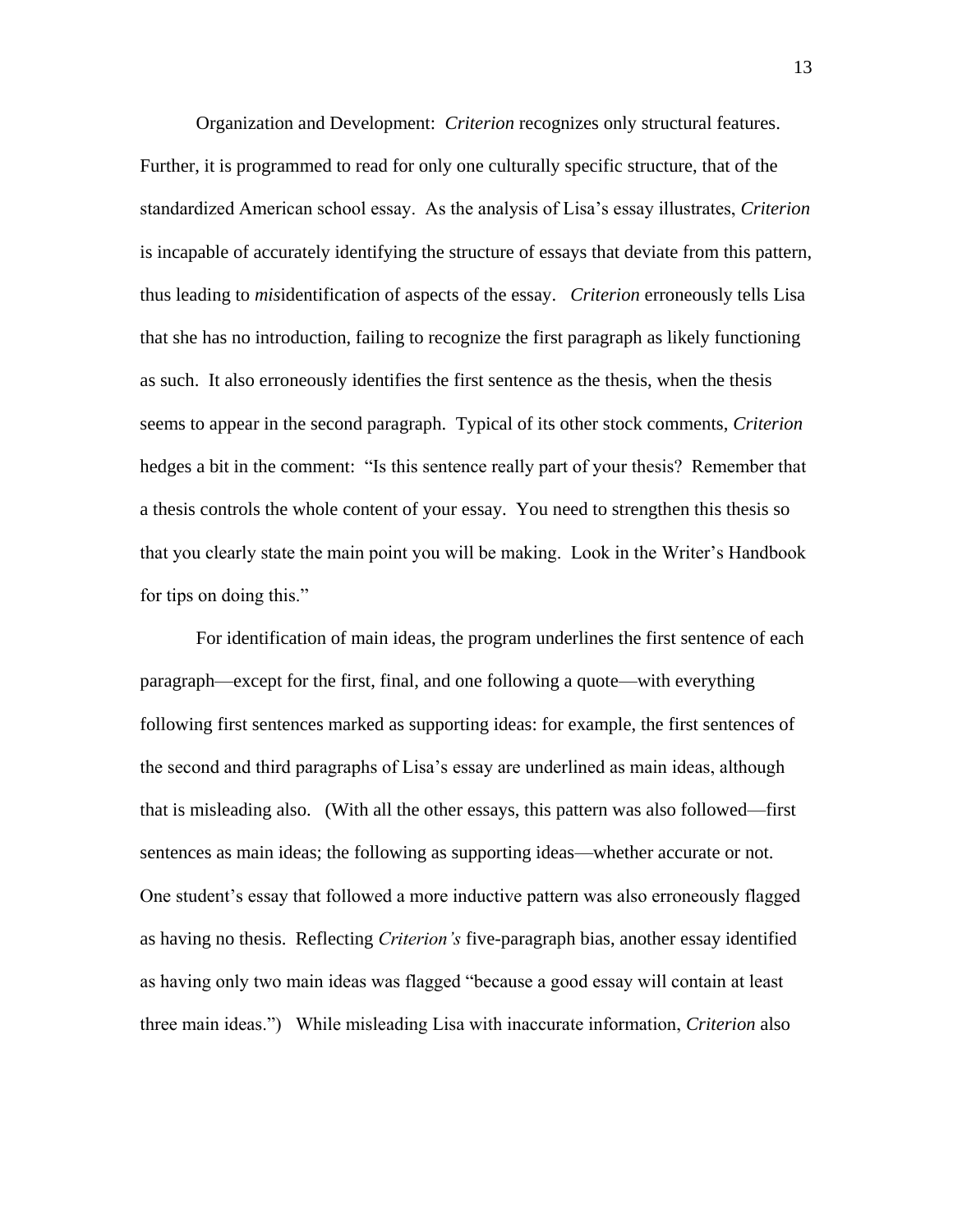fails to provide useful feedback on the actual structure of her essay, feedback that could serve to either reconfirm what she aimed to do or help her discern that structure.

*Criterion*"s Grammar, Usage, and Mechanics analyses are all error-focused, programmed to read for errors in standardized American English, represented as "general English grammar," the corpus used for identifying these "violations of general English grammar" being 30 million words of newspaper text (Burstein, Chodorow, & Leacock, 2004, p. 28). Figure 3 shows the types of errors identified. For the Grammar trait, "Proofread this!" we see a human personality being invoked, although what types of "errors" evoke this response is not evident, neither is how the program knows whether it is appropriate for a given paper, say, one written by an English language learner or one written by someone using African American English or Spanglish.

| <b>Grammar</b> Errors     |                               |
|---------------------------|-------------------------------|
| fragment or missing comma | pronoun errors                |
| run-on sentences          | possessive errors             |
| garbled sentences         | wrong or missing word         |
| subject-verb agreement    | "Proofread this!"             |
| ill-formed verbs          |                               |
| <b>Usage Errors</b>       |                               |
| wrong article             | faulty comparisons            |
| missing or extra article  | preposition error             |
| confused words            | nonstandard verb or word form |
| wrong form of word        |                               |
| <b>Mechanics Errors</b>   |                               |
| misspellings              | compound-word errors          |
| missing commas            |                               |

As with the feedback on Organization and Development, *Criterion*"s

identification of these three categories of errors is often misleading, and sometimes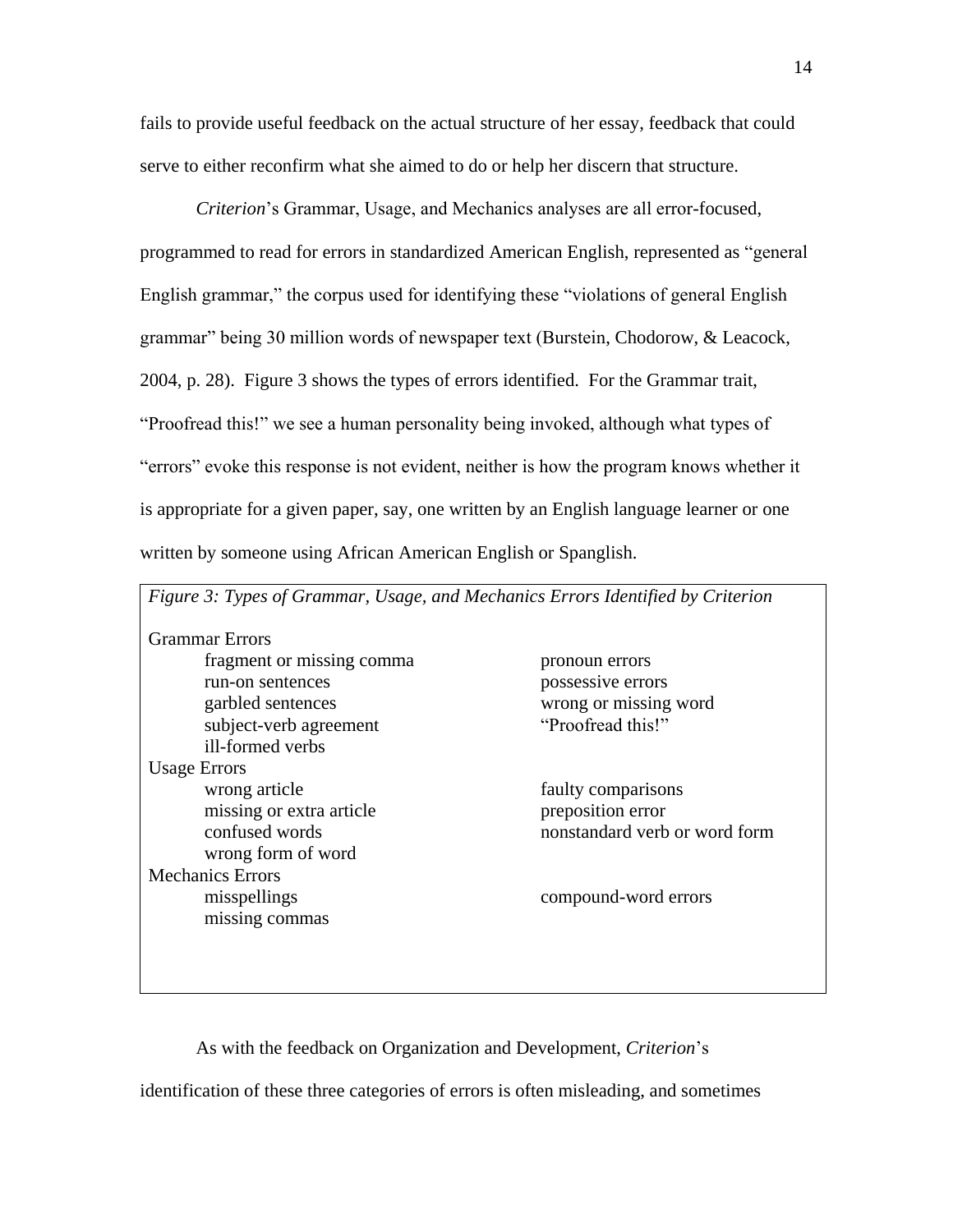inaccurate. For example, for Lisa"s essay, *Criterion* identified 33 grammar, usage, and mechanics "errors," 23 of which were not errors, reflecting an accuracy rate of only 30%. In other words, at best, this feedback would be distracting, requiring the writer to identify what feedback is correct and what not and in terms of which standard, which presumes the writer has the knowledge to recognize that.

The flagging of Grammar errors shows the *Criterion*"s SAE bias and its limited capability to identify features accurately or helpfully. *Criterion* identified 17 grammar errors in Lisa's essay: 12 fragments or missing comma; 2 run-on sentences, 2 subjectverb agreement, and 1 Proofread this!. The 12 fragment or missing comma "errors," include 6 instances of page references—e.g. "pg. 452"—that *Criterion* did not know how to read, 2 missing commas after an introductory subordinate clause, and 4 fragments, two of them within a quotation. The subject-verb "error"—"if you"re the kind of person that basically stay to yourself."—Ball and Lardner (2005) identify as AAVE, which *Criterion* fails to recognize as a viable dialect. The two "Proofread This!" errors were simply additional places where a comma was omitted (e.g., "When you think about it Marya and Imogene. . . "). The 3 Usage errors detected in Lisa's essay were again errors on *Criterion*"s part, reflecting its inability to detect nuances of language: for example, mistakenly flagging a "wrong article" in the phrase "a girl name Marya" and mistakenly flagging "friend" in the phrase "supposed to be friend" as missing an article. (See paragraph 2, sentence 3 in Figure 2) For Lisa"s essays, *Criterion* flagged 13 Mechanics errors, but only 2 were correctly identified, the failure to use a hyphen in the phrase "socalled," which also evidently misled *Criterion* into thinking an article was needed for "so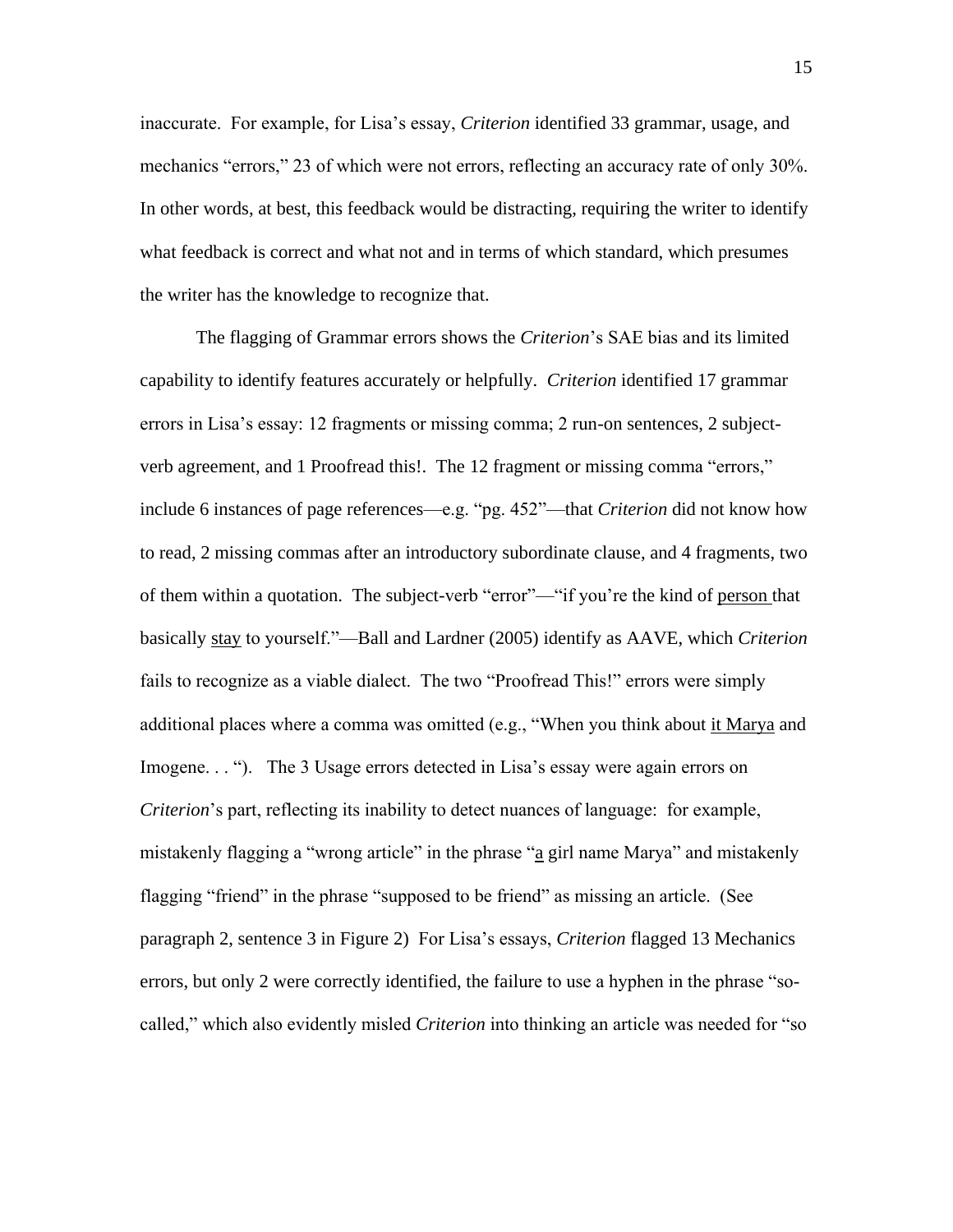called friend." Had Lisa followed *Criterion*"s advice, she would have revised to write "so-called a friend."

For Style, the trait report summarizes not "errors," but the number of "comments" relating to the following subcategories: repetition of words, inappropriate words or phrases, sentences beginning with coordinating conjunctions, too many short sentences, too many long sentences, passive voice. Obviously, again, *Criterion* presents a reductive and still "error" based view of style, in contrast to viewing style as rhetorically and creatively motivated uses of language and syntax. Before submitting Lisa"s essay to *Criterion*, we conjectured that it would flag the "oral-based idioms" (e.g., "See a person like Imogene is phony to me.") as inappropriate words or phrases and the repetitions that structure the entire essay as repetition. Well, it did pick up on repetition, but not of whole phrases. Instead, *Criterion* identified 178 "repetition of words," specifically Lisa"s repeated and understandable uses of the names of the story"s main characters (Marya and Imogene), and of the personal pronouns "her," "she," and "you." The use of "you" reflects Lisa's oral style as does her use of coordinating conjunctions to begin sentences (*Criterion* identifies 13 such occurances) What *Criterion* is unable to do is identify this as an aspect of a style. *Criterion* also identifies "too many short sentences," flagging 16 of them, with the injunction that reflects the value-judgment of the comment: "Your essay contains too many short sentences. It will be stronger if you combine some of these sentences with others and vary the length of your sentences more."

To appreciate the limitations of *Criterion* and the error-focus, instead of rhetorical resource focus of the feedback, consider paragraph three in Figure 2. To our minds, Lisa effectively uses short sentences in setting up the contrast between Imogene and Marya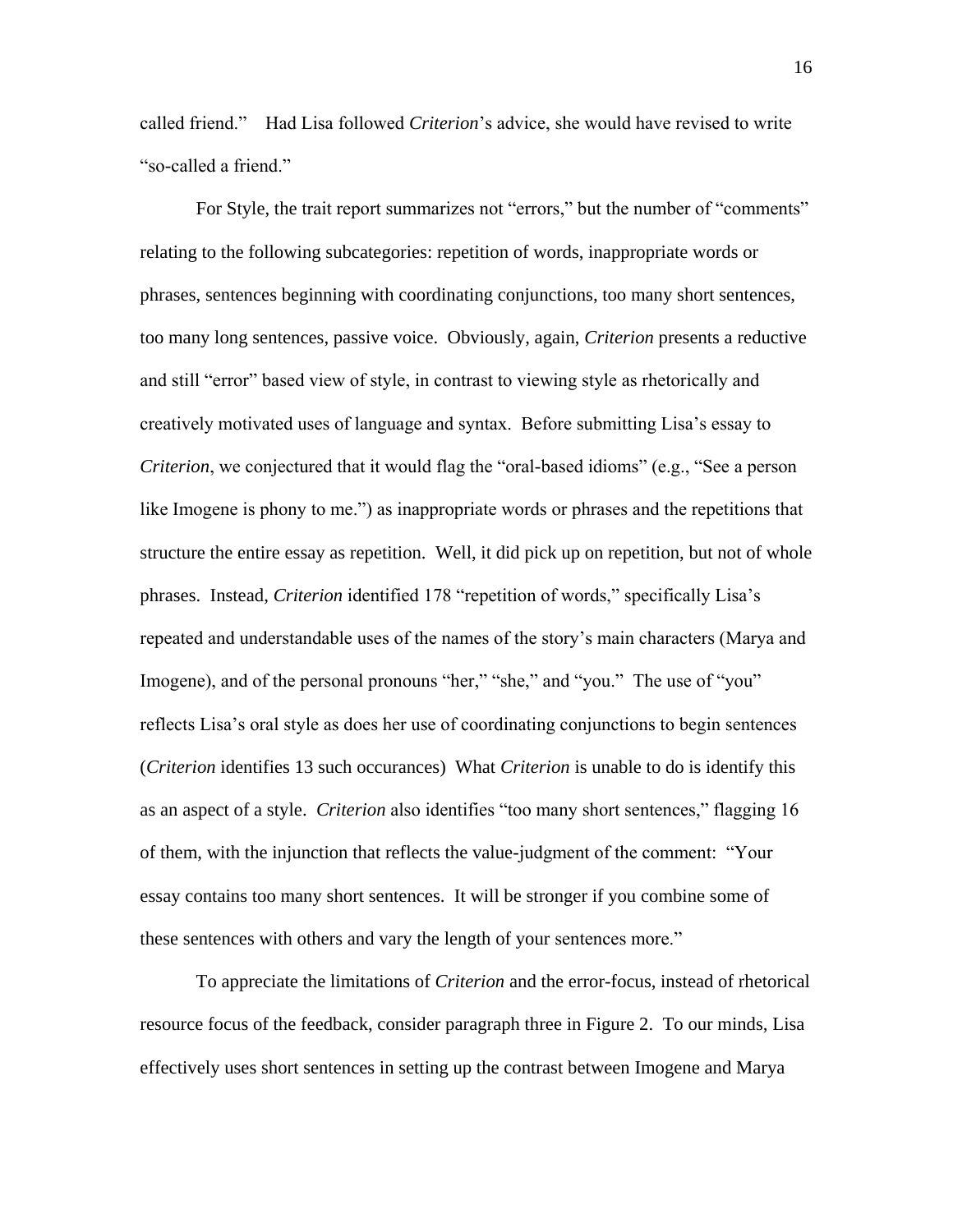although *Criterion* flags both the second and fourth sentences as "too short," along with the third to the last. The third to the last and the last sentence are also flagged for "beginning with a coordinating conjunction." Finally, every use of "Marya," "Imogene," "did," "she," and "I" are flagged for "repetition of words," with the injunction "You have repeated these words several times in your essay. Your essay will be stronger if you vary your word choice and substitute some other words instead. Ask your instructor for advice." By focusing on these isolated categories—flagged as problems—*Criterion* misses what is happening rhetorically and, in turn, directs the writer"s attention to these isolated traits. What doesn"t get highlighted is Lisa"s rhetorically effective parallel structure—only to be noted if a problem—coupled with her alternation of relatively longer and shorter sentences. Neither are the cues to an oral register noted in the essay overall as that register alternates with a more academic register. In short, the 207 style comments—178 being repetition of words—are distracting and unhelpful.

*Criterion* could highlight Lisa's "errors" for her a number of ways. She could call up each category, one by one, and review her draft with each type highlighted: e.g., first view all grammar errors, then view all mechanics errors. Roll-overs would explain the errors in a very limited way, and she could also call up an online *Writer's Handbook*  explaining the error. For each category, a bar graph could also be displayed showing how many of each type of error occurred, giving a further sense of objectivity and mathematical power to the analysis. The task for revision would be to reduce these errors. The underlying conception of revision as error elimination is also evident in a paper by an ETS researcher, "Exploring the Feedback and Revision Features of the *Criterion* Service." (Attali, 2004).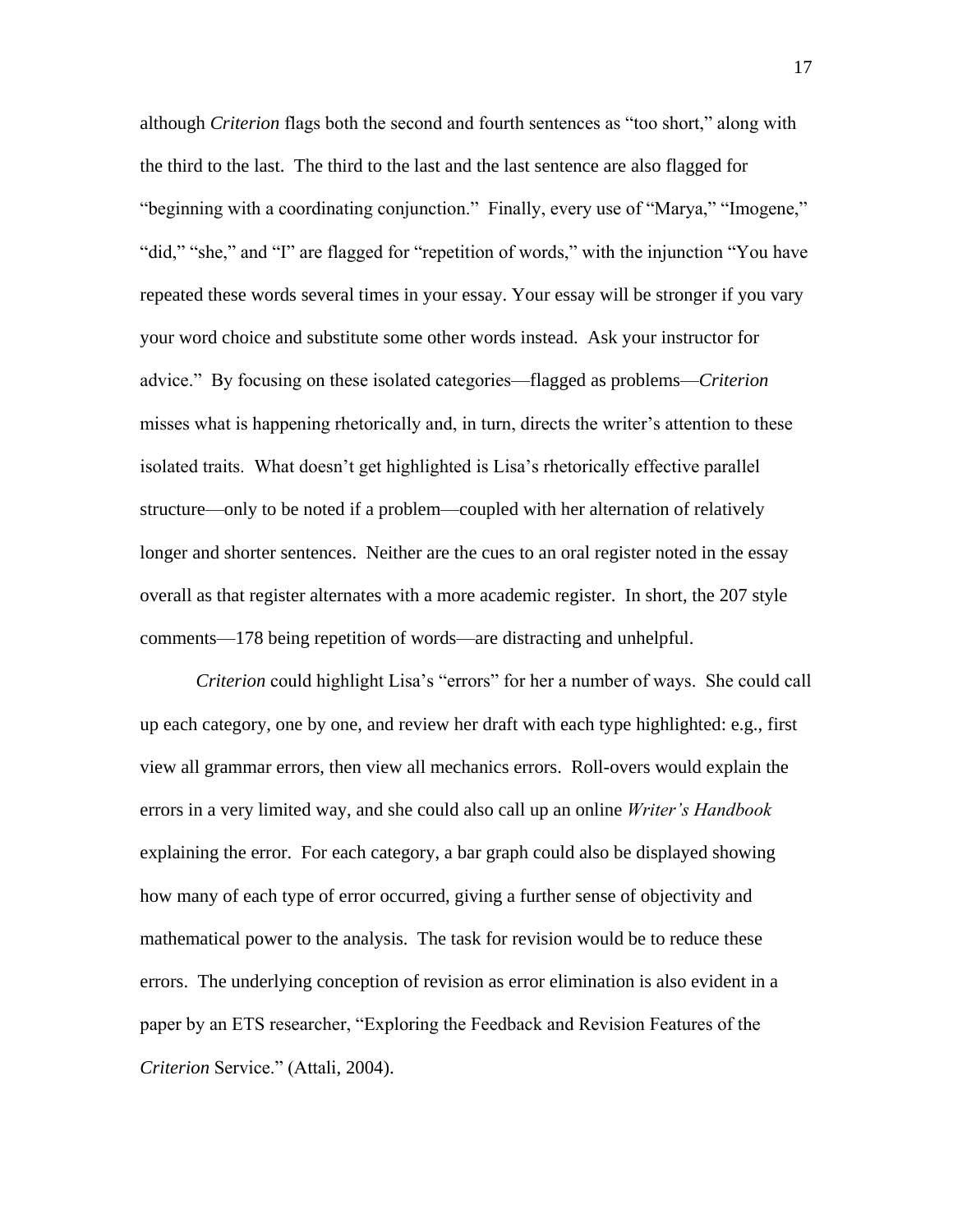We recognize that in being programmed to recognize error and enforce a single language standard, *Criterion* is programmed to respond as some teachers do. For instance, Ball and Lardner (2005) cite some of the following comments from teachers who have been shown Lisa's essay in workshops "The writer cannot write properly." "You shouldn't use informal language." "Proofread." (p. 41). Their point is that if teachers were more knowledgeable about AAVE and read not to find mistakes, but to discern patterns, they would see in Lisa"s paper a rhetorically effective use of repetition as a patterning device for the essay and an effective "intermingling of discourses" (p. 49). In short, they would see that "the choices are purposeful." This is something that *Criterion* cannot recognize either. What"s different about our human response is that we can choose to respond differently, especially when we learn more about our students and language difference.

**Beyond the Bar Graph: Choosing a Different Direction for Teaching and Learning** To suggest that Lisa made *choices* in composing her essay points to a different direction for pedagogy: one that respects the multiplicity of languages and dialects of English; one that aims to teach students to write in a variety of rhetorical genres and contexts, including ones valued in college; one that aims to help them develop the language and rhetorical skills to make choices as they compose based on their intentions in a given rhetorical situation. (See, for example, Lu, 1994; Lovejoy, 2003;Okawa, 2003; Stanley 2009). The *Criterion* materials imply that *Criterion* can be used for such a pedagogy. For example, *The Criterion Teaching* Guide invokes Chickering and Gamson's "Seven Principles for Good Practice in Undergraduate Education, " including active learning,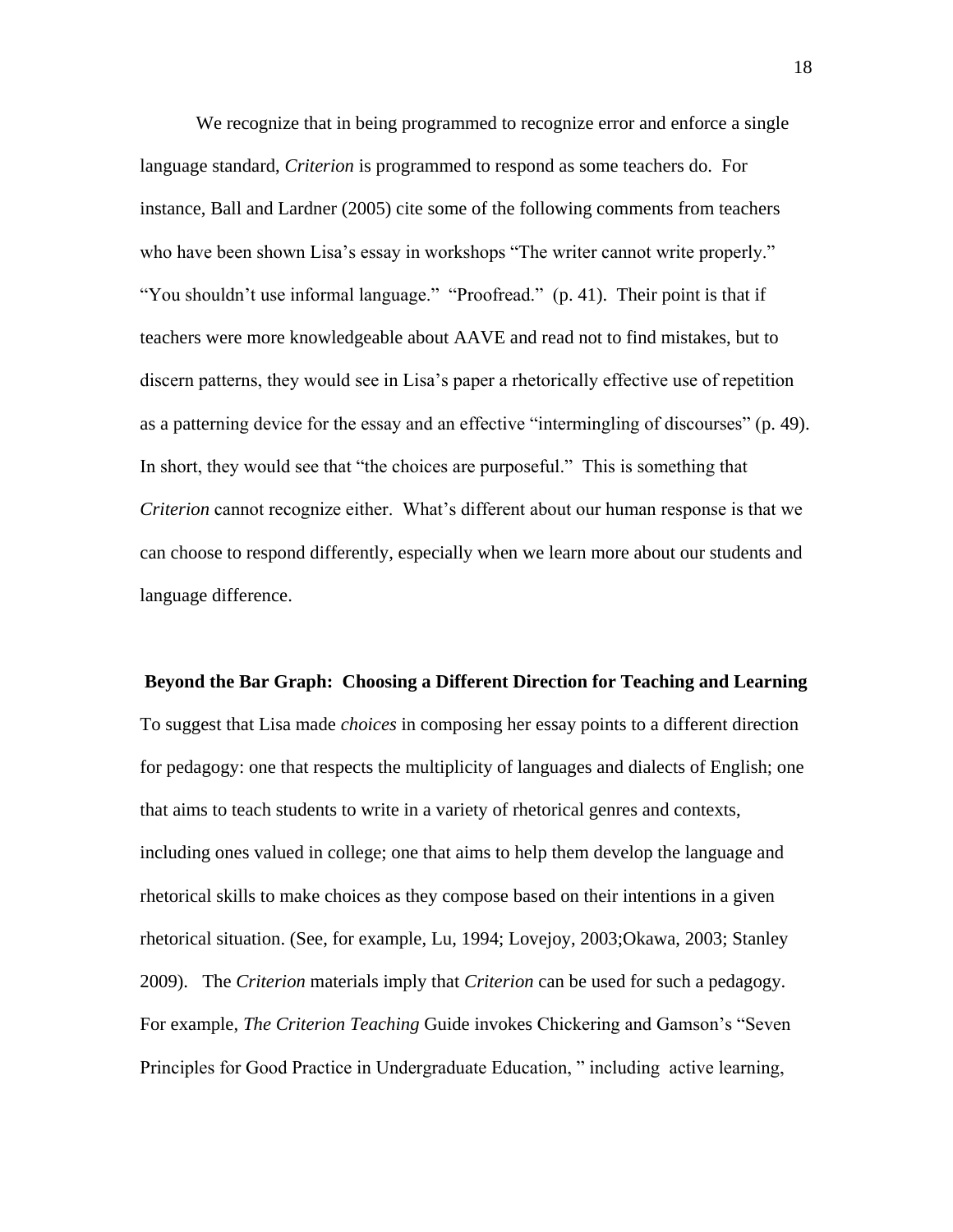prompt feedback, and respect for diversity of talents and ways of learning" (ETS, 2007, p. 3). However, the automated assessment features of *Criterion* are not central to any of these lessons; instead, what are used are features for posting and sharing drafts with one"s teacher and/or peers—features that many other web-based platforms offer, without the additional cost of *Criterion*. Tellingly, there are not examples in the *Teaching Guide* of lessons that would make visible to students the language values programmed into *Criterion* or involve students in critically examining those values and standards. Such lessons would be at odds with the ideology of language promoted by *Criterion*. Yes, *Criterion* does enable "active learning" but using a narrow and limited range of prompts and no more so than any writing course that asks students to write; it provides prompt feedback, but enacting a single standard and often either inaccurate or misleading feedback; fundamentally, while it aims to "respect diversity of talents," it does not respect "the multiplicity of language, of English, in our classrooms." If the findings of the 1996-98 CCCC survey of English teachers are still valid—and we suspect they are—*Criterion* mirrors beliefs that some of us hold about a single appropriate standard of English, beliefs that are at odds with our own organization"s position statements and scholarship on language, rhetoric, and composition. We should look at the mirror self-critically, then, for what it reflects about ourselves and our values. That is the anti-racist work that Keith Gilyard (1999) calls us to in "Higher Learning: Composition"s Racialized Reflection." What unacknowledged ideologies are implicit in our beliefs about language and our students, and what ideologies do we promote using the technology of *Criterion*—not only ideologies about language, but also about the function of response to student writing?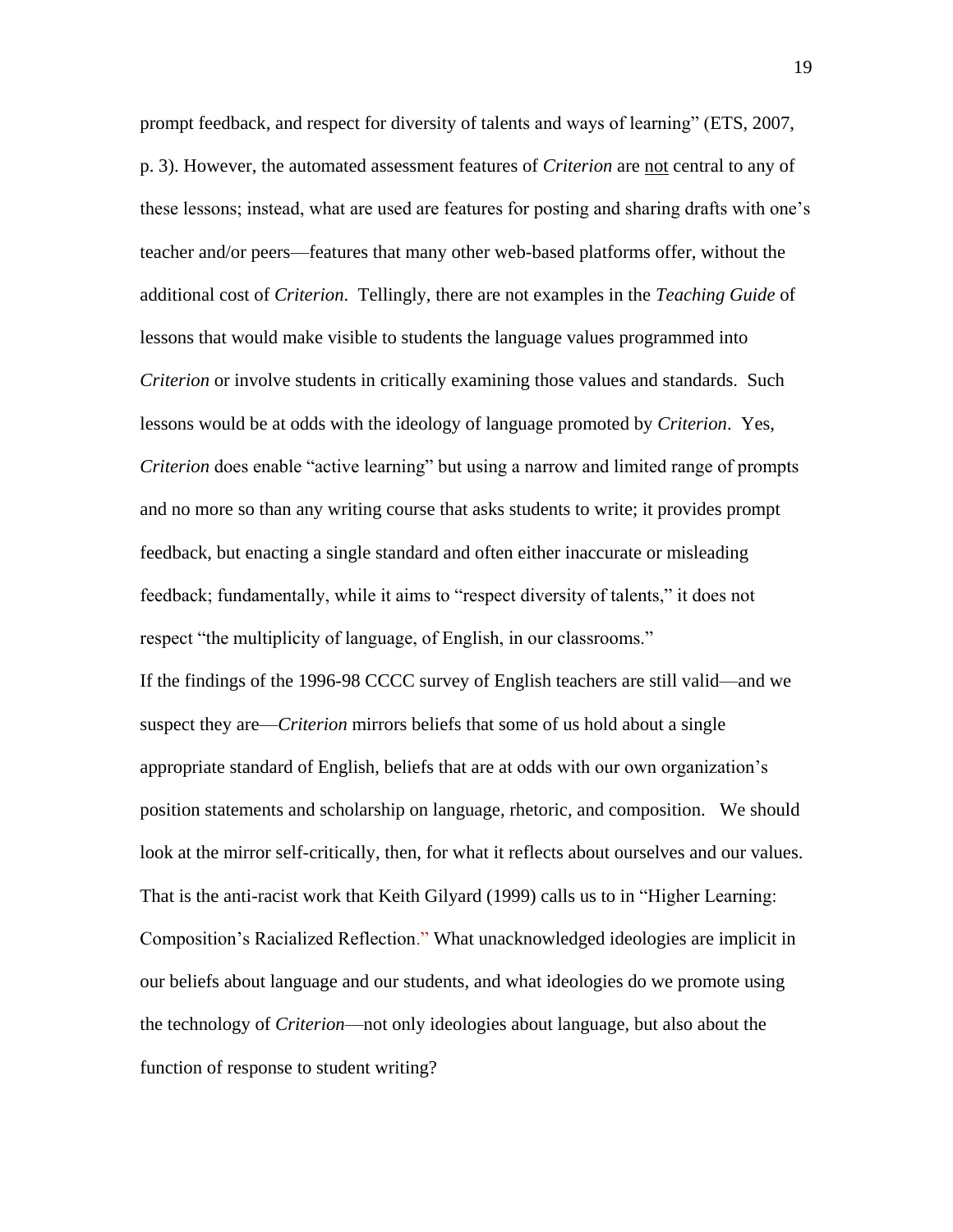We can also learn by reading scholarship on language, race, rhetoric, and ethnicity and by studying our students" writing: an automated assessment program with bar graphs of errors will not help us discern language and rhetorical patterns in our students' writing that may reflect standards other than the program's implicit "standard" and that are resources for their writing and learning, not hindrances.

#### **Notes**

1. *My Access* and *Holt Online Essay Scoring* are marketed for K-12 instruction. A new web-based program, *Sentenceworks*, includes an "automated grammar tutor" that is being marketed as "like having a dedicated writing coach always available at your fingertips." 2. The *Criterion* website provides a partial list of "clients," listing 43, including, for example, the Air War College, AL; Argosy Education Group, IL; Dallas County Community College, TX; East Texas Baptist University; Miami Dade College, FL; Texas A & M; UC Irvine, CA: Wayne State, MI; and Westwood College Online, CO (ETS, 2008). Of the 38, seven are in Texas and five California. The extent of the uses at all of these schools seems to range from a single teacher to full programs, making it difficult to infer just how pervasive the use of *Criterion* is.

#### References

ACT. (2009). COMPASS Writing Essay Test (e-Write). Retrieved from <http://www.act.org/compass/tests/writingessay.html>

Attali, Y. (2004). Exploring the feedback and revision features of *Criterion*. Retrieved from [http://www.ets.org/Media/Research/pdf/erater\\_NCME\\_2004\\_Attali\\_B.pdf](http://www.ets.org/Media/Research/pdf/erater_NCME_2004_Attali_B.pdf)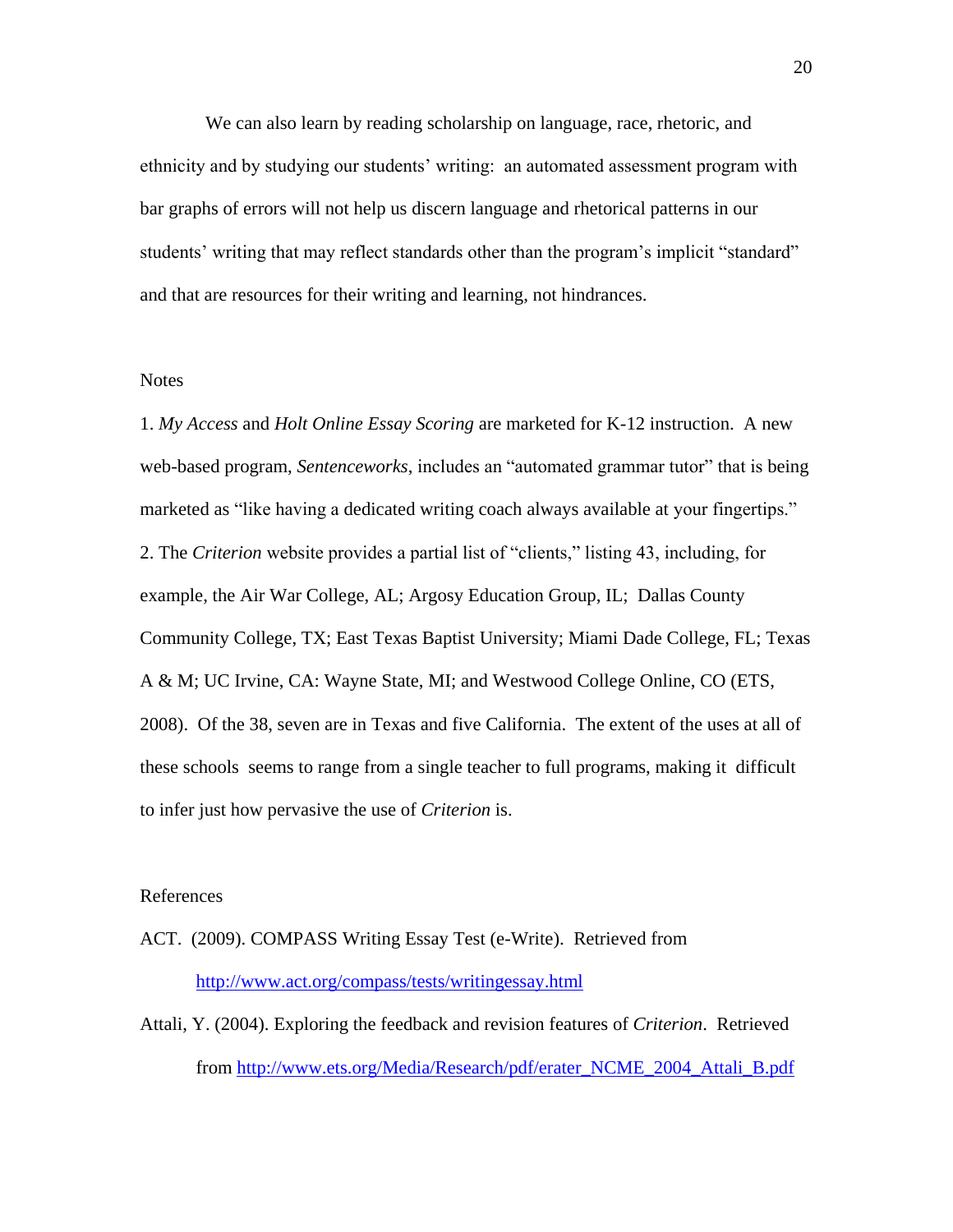- Ball, A. (1992). Cultural preference and the expository writing of African-American adolescents. *Written Communication*, 9, 501-532.
- Ball, A. (1999). Evaluating the writing of culturally and linguistically diverse students: The case of the African American English speaker. In C. Cooper and L. Odell (Eds.), *Evaluating writing: The role of teachers' knowledge about text, learning, and culture* (225-248). Urbana, IL: NCTE.
- Ball, A., & Lardner, T. (2005). *African American literacies unleashed: Vernacular English and the composition classroom*. Carbondale: Southern Illinois UP.
- Balester, V. (1993). *Cultural divide: A study of African-American college level writers.* Portsmouth, NH: Heinemann-Boynton/Cook.
- Broad, B. (2006). More work for teacher? Possible futures of teaching writing in the age of computerized writing assessment. In Ericsson and Haswell, 221-233.
- Burstein, J., Chodorow, M., & Leacock, C. (2004). Automated essay evaluation: The *Criterion* Online Writing Service [Electronic version]. *AI Magazine,* 25(3). 27- 36.
- Canagarajah, S. (2006). The place of World Englishes in composition: Pluralization continued." *College Composition and Communication*, 57, 586-619.
- Chen, C.-F.E., & Cheng, W.-Y. E. (2008). Beyond the design of automated writing evaluation: Pedagogical practices and perceived learning effectiveness in EFL writing classes. *Language, Learning & Technology*, 12(2), 94-112.
- College Board. (2009). WritePlacer: ACCUPLACER"s writing assessment. Retrieved from<http://professionals.collegeboard.com/higher-ed/placement/accuplacer/write>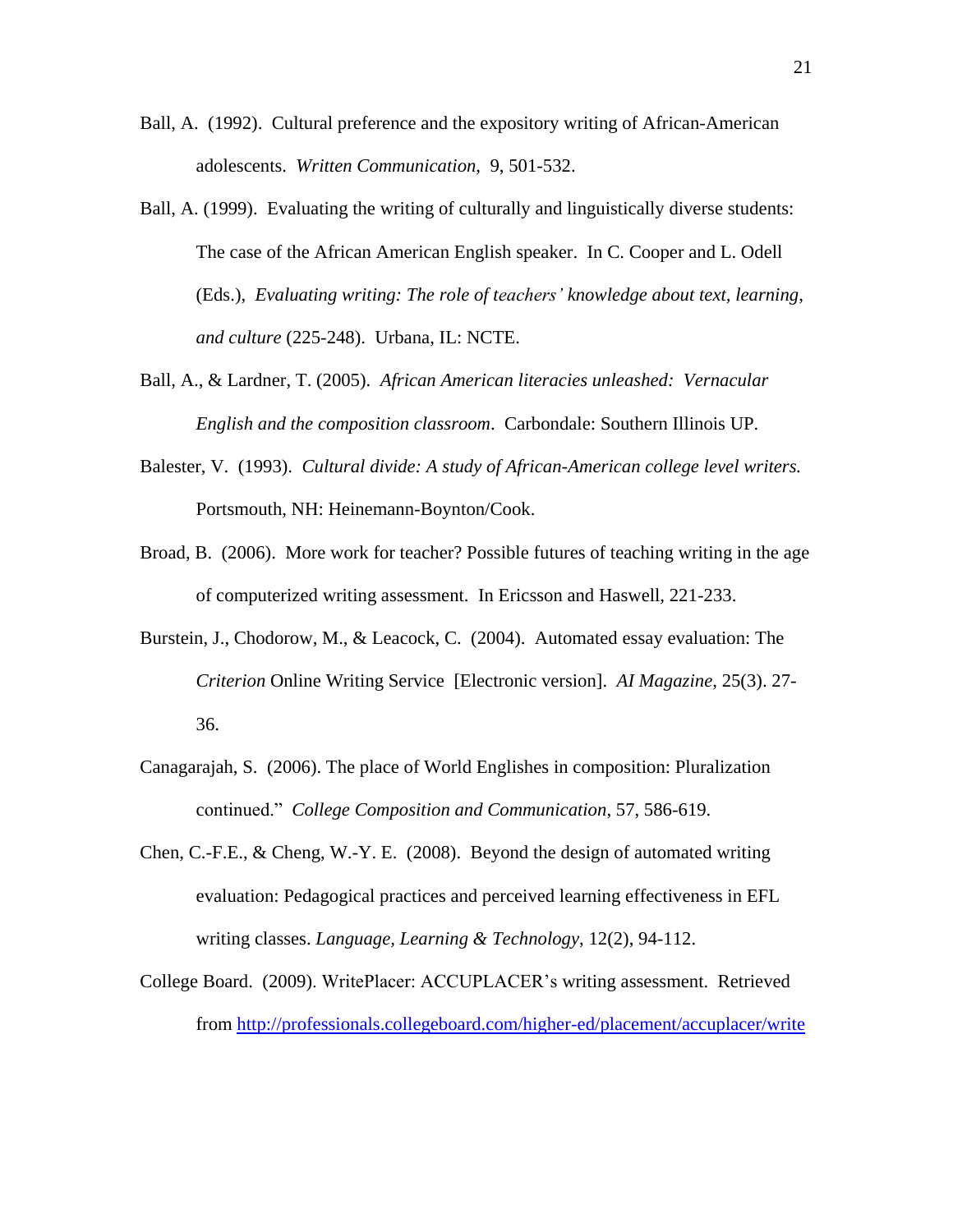- Conference on College Composition and Communication. (1974). *Students' right to their own language.* Special issue of *College Composition and Communication* 25.
- Conference on College Composition and Communication. (1988). *National language policy*. Retrieved from

[http://www.ncte.org/cccc/resources/positions/nationallangpolicy.](http://www.ncte.org/cccc/resources/positions/nationallangpolicy)

- Ericsson, P. F. and Haswell, R. (Eds.). (2006). *Machine scoring of student essays: Truth and consequences*. Logan: Utah State UP.
- ETS. (2008). *Criterion*<sup>SM</sup> Online Writing Evaluation. Retrieved from [http://www.ets.org/portal/site/ets/menuitem.435c0b5cc7bd0ae7015d9510c392150](http://www.ets.org/portal/site/ets/menuitem.435c0b5cc7bd0ae7015d9510c3921509/?vgnextoid=b47d253b164f4010VgnVCM10000022f95190RCRD) [9/?vgnextoid=b47d253b164f4010VgnVCM10000022f95190RCRD.](http://www.ets.org/portal/site/ets/menuitem.435c0b5cc7bd0ae7015d9510c3921509/?vgnextoid=b47d253b164f4010VgnVCM10000022f95190RCRD)
- ETS (2007). *The Criterion teaching guide: Using the Criterion Online Evaluation Service for differentiated instruction in the college classroom: A guide for faculty and administrators.* Retrieved from

[http://www.ets.org/Media/Resources\\_For/Higher\\_Education/pdf/](http://www.ets.org/Media/Resources_For/Higher_Education/pdf/Criterion_Teacher_Guide_web_6487.pdf)*Criterion*\_Teach [er\\_Guide\\_web\\_6487.pdf](http://www.ets.org/Media/Resources_For/Higher_Education/pdf/Criterion_Teacher_Guide_web_6487.pdf)

- Gilyard, K. (1999). Higher learning: Composition"s racialized reflection. In K Gilyard (Ed.), *Race, rhetoric, and composition* (44-52). Portsmouth, NH: Boynton/Cook.
- Herrington, A., & Moran, C. (2001). What happens when machines read our students' writing? *College English*, 63, 480-499.
- Herrington, A., & Moran, C. (2006). WritePlacer *Plus* in place: An exploratory case study. In Ericsson and Haswell, 114-129.

Herrington, A., & Moran, C. In press. Writing, assessment, and new technologies. In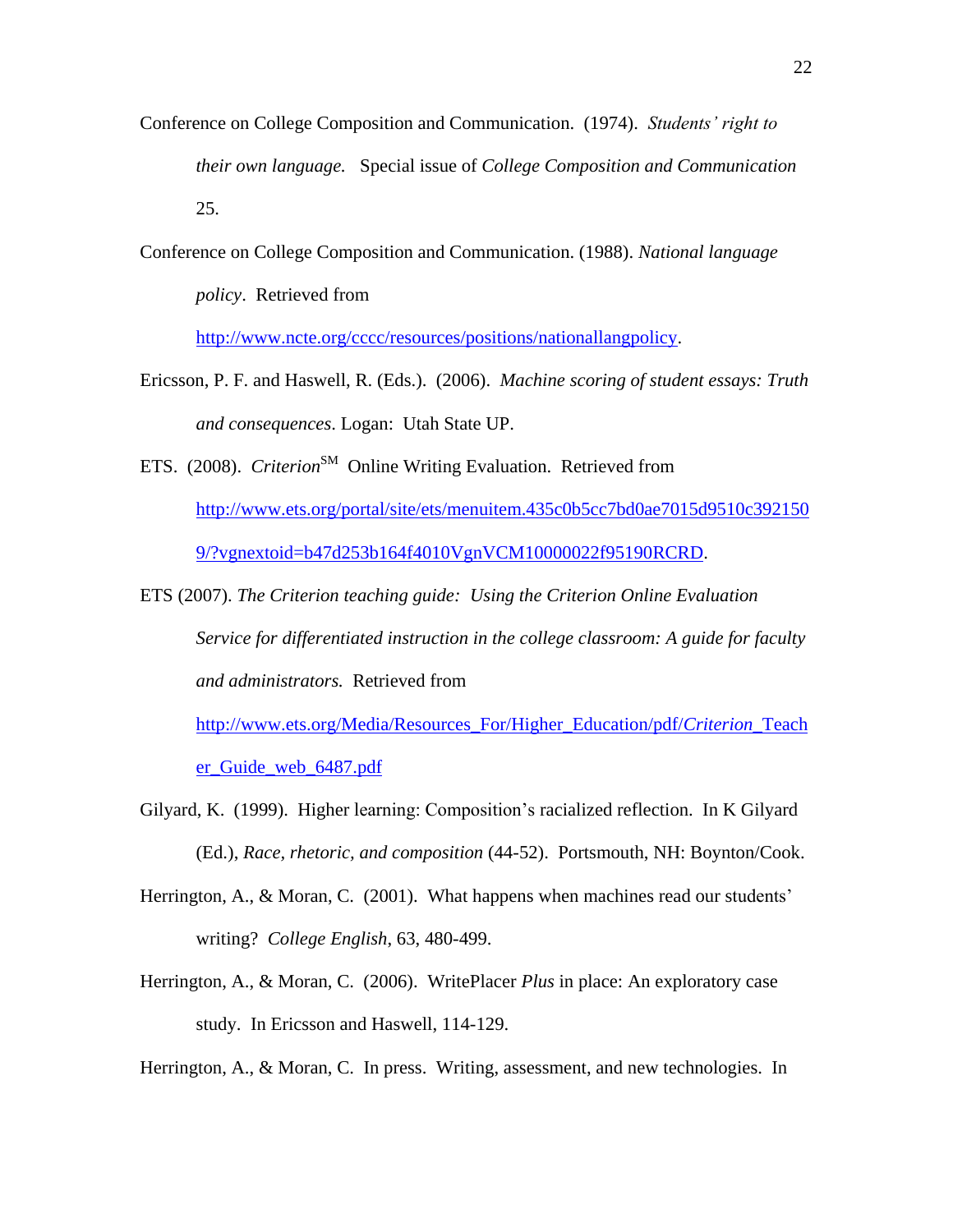Paretti, M., & Powell, K. (Eds). *Assessment of writing*. Tallahassee FL: Association of Institutional Researchers.

- Hesse, D. (2005). Who owns writing? *College Composition and Communication*, 57, 335-57.
- Holt, Rinehart, and Winston. (2009). *Holt Online Essay Scoring*. Retrieved from http://my.hrw.com/hosdemo/hos\_entry.jsp
- Horner, B., & Trimbur, J. (2002). English Only and U.S. college composition. *College Composition and Communication*, 53, 594-630.
- Hutchison, D. (2007). An evaluation of computerized essay marking for national curriculum assessment in the UK for 11-year-olds." *British Journal of Educational Technology*, 38(6), 977-989.
- Kemp, F. (1992). Who programmed this? Examining the instructional attitudes of writing support software. *Computers and Composition*, 10, 9-24.
- Lovejoy, K.B. (2003). Practical pedagogy for composition." In Smitherman and Villanueva, 89-108.
- Lu, M-Z. (1994). "Professing multiculturalism: The politics of style in the contact zone." *College Composition and Communication*, 45, 442-458.
- Lu, M.-Z., Matsuda, P.K., & Horner, B. (Eds.). (2006) Special issue: Cross-language relations in composition. *College English* 68.6.
- Matsuda, P. K. (2006). The myth of linguistic homogeneity in U.S. college composition. *College English*, 68, 637-51.
- Okawa, G. (2003). "Resurfacing roots": Developing a pedagogy of language awareness from two views." In Smitherman and Villanueva, 109-133.